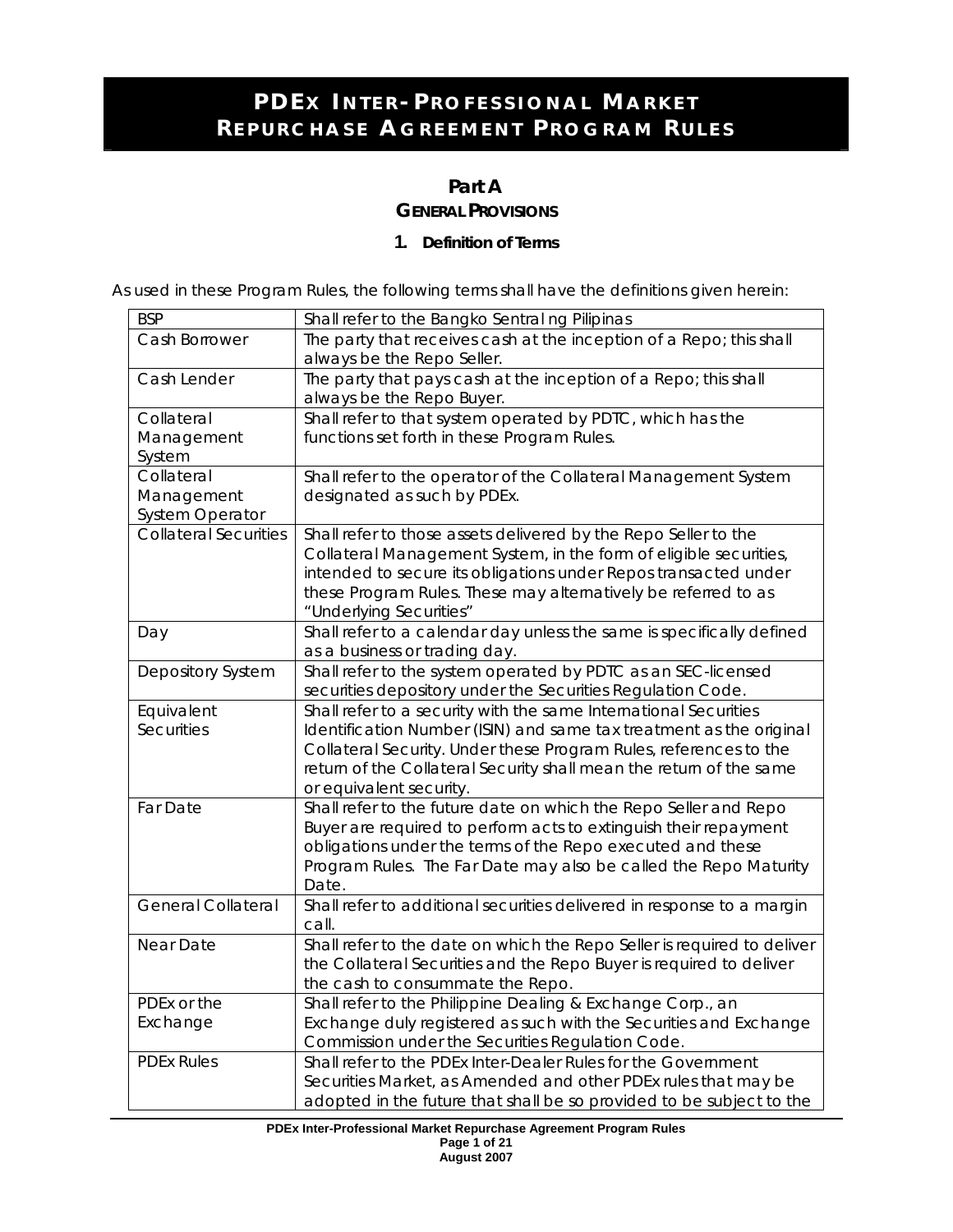|                                                    | coverage of these Program Rules, as they may be amended from<br>time to time.                                                                                                                                                                                                   |
|----------------------------------------------------|---------------------------------------------------------------------------------------------------------------------------------------------------------------------------------------------------------------------------------------------------------------------------------|
| Program Rules                                      | Shall refer to these Rules as administered by PDEx, as they may be<br>amended from time to time.                                                                                                                                                                                |
| SEC or Commission                                  | Shall refer to the Securities and Exchange Commission.                                                                                                                                                                                                                          |
| Repo                                               | Shall refer to a repurchase transaction as the same is defined and<br>described in these Program Rules.                                                                                                                                                                         |
| Repo Buyer                                         | Shall refer to the party that pays cash at the inception of a Repo;<br>this shall always be the Cash Lender.                                                                                                                                                                    |
| Repo Interest                                      | Shall refer to the amount of interest to be paid by the Repo Seller to<br>the Repo Buyer based on the Repo Rate, Repo Amount and<br>Maturity Date.                                                                                                                              |
| Repo Maturity<br>Amount                            | Shall refer to the Repo Amount plus the Repo Interest, payable by<br>the Repo Seller to the Repo Buyer on Maturity Date.                                                                                                                                                        |
| Repo Maturity Date                                 | Shall refer to the future date on which the Repo Seller and Repo<br>Buyer are required to perform acts to extinguish their repayment<br>obligations under the terms of the Repo executed and these<br>Program Rules. The Repo Maturity Date may also be called the Far<br>Date. |
| Repo Rate                                          | Shall refer to that rate per annum that will be used by the Repo<br>Seller to pay the Repo Buyer in consideration of the Repo<br>transaction.                                                                                                                                   |
| Repo Seller                                        | Shall refer to the party that receives cash at the inception of a<br>Repo; this shall always be the Cash Borrower.                                                                                                                                                              |
| Repo Trading<br>Participant or Repo<br>Participant | Shall refer to the PDEx Repo Trading Participant whether acting as a<br>Repo Buyer or Repo Seller                                                                                                                                                                               |
| <b>TCV</b>                                         | Shall refer to the Total Collateral Value of all Collateral Securities<br>and General Collateral delivered to the Collateral Management<br>System to secure all outstanding Repos of a Repo Seller.                                                                             |
| Tenor                                              | Shall refer to the period during which a Repo subsists, until the same<br>is repaid.                                                                                                                                                                                            |
| Trade Date                                         | Shall refer to the day on which a Repo is executed or intended to<br>be executed.                                                                                                                                                                                               |
| Trading Day                                        | Shall refer to a day on which PDEx' Trading System is open for<br>trading by its Trading Participants.                                                                                                                                                                          |
| Trading Participant                                | Shall refer to an entity that is recognized by PDEx under the PDEx<br>Rules as a Trading Participant.                                                                                                                                                                           |

## **2. General Provisions**

### Section 1. CONSTRUCTION

- 1. In these Rules, unless the context otherwise indicates
	- a. A reference to any one gender shall include a reference to all other genders; and
	- b. The singular shall include the plural, and *vice versa*.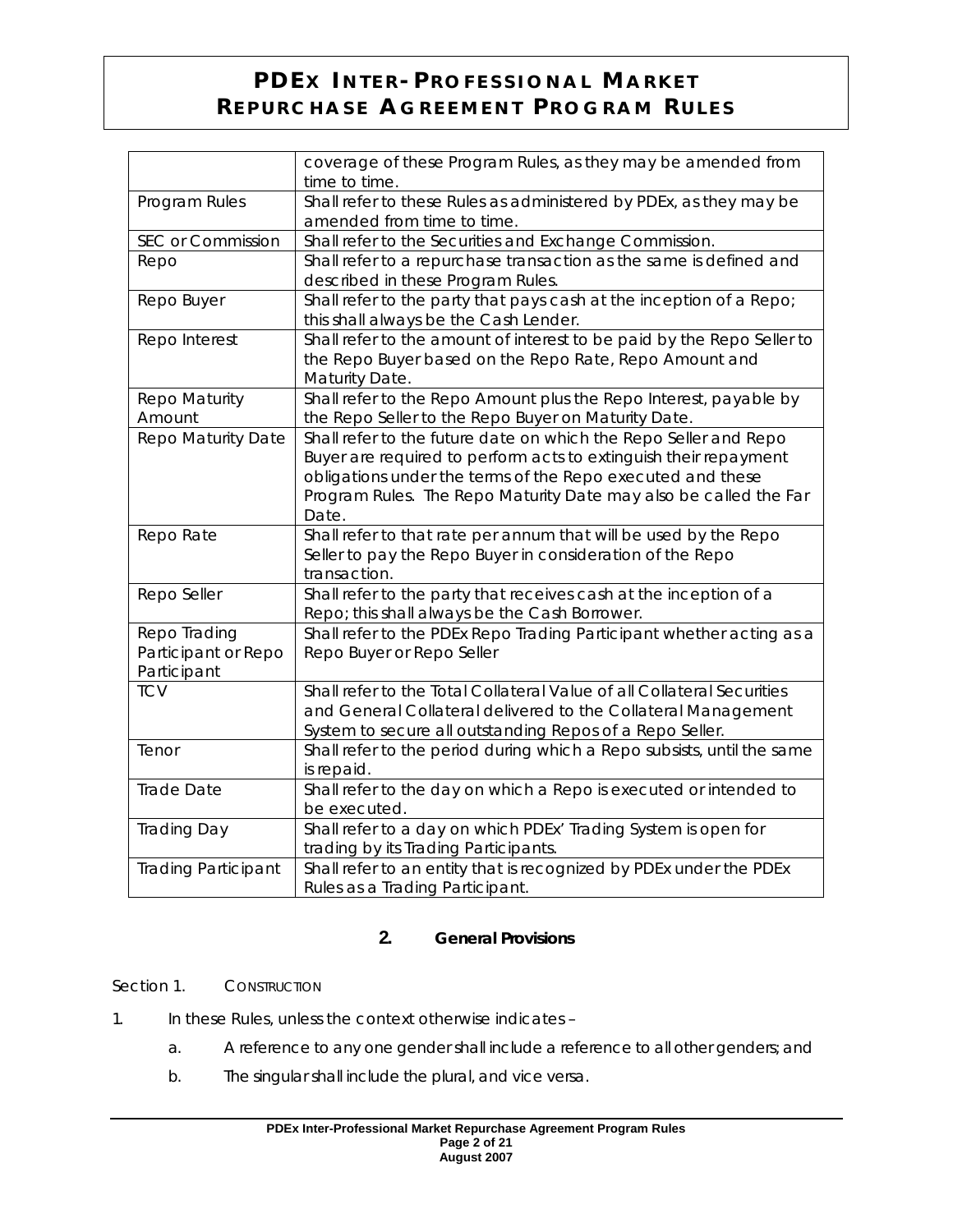- 2. A reference to these Rules shall be a reference to those provisions as:
	- a. Enacted or amended from time to time;
	- b. Modified by relevant regulatory implementing rule, regulation, action, or decision.
- 3. Repo Sellers (Cash Borrowers) and Repo Buyers (Cash Lenders), and their officers and employees, shall comply with these Rules as interpreted by PDEx. An act or omission shall include an act or omission caused directly or indirectly by such Repo Sellers (Cash Borrowers) and Repo Buyers (Cash Lenders), and their personnel as enumerated herein.
- 4. Failure by PDEx to take action in response to a breach of a Rule shall not be considered a waiver of the Rules.

#### Section 2. Rules

- 1. These Rules, including any decision or determination made hereunder, shall be binding on:
	- a. PDEx, its officers, directors, employees;
	- b. Repo Sellers (Cash Borrowers), and their officers, directors, employees;
	- c. Repo Buyers (Cash Lenders) and their officers, directors, employees.
- 2. Every Repo Trading Participant is required to comply with these Rules, and any order of PDEx in relation thereto.

#### Section 3. NOTICES

- 1. Each Repo Trading Participant shall designate a Corporate Information Officer or Authorized Representative and their alternate(s), who shall act as their principal channel of communication.
- 2. Each Repo Trading Participant shall notify PDEx of its business address, postal address, fax number, and email address at which they shall accept the delivery of all notices issued by PDEx.
- 3. Any notice given by PDEx to a Repo Trading Participant shall be in writing, and:
	- a. If delivered by hand during normal business hours at the Repo Participant's business address referred to above, shall be deemed to have been received on the date of delivery, until the contrary is proved by the intended recipient; or
	- b. If posted by registered mail from an address in the Philippines to the Repo Participant at their postal address referred to above, shall be deemed to have been received no later than the seventh day after the date of posting, until the contrary is proved by the intended recipient; or
	- c. If transmitted by telefax or email or other electronic means, shall be deemed to have been received on the date of transmission.

In addition to the foregoing, the Exchange and the Collateral Management System Operator may provide notices by means of publication in their official websites, as the same are made known to Participants.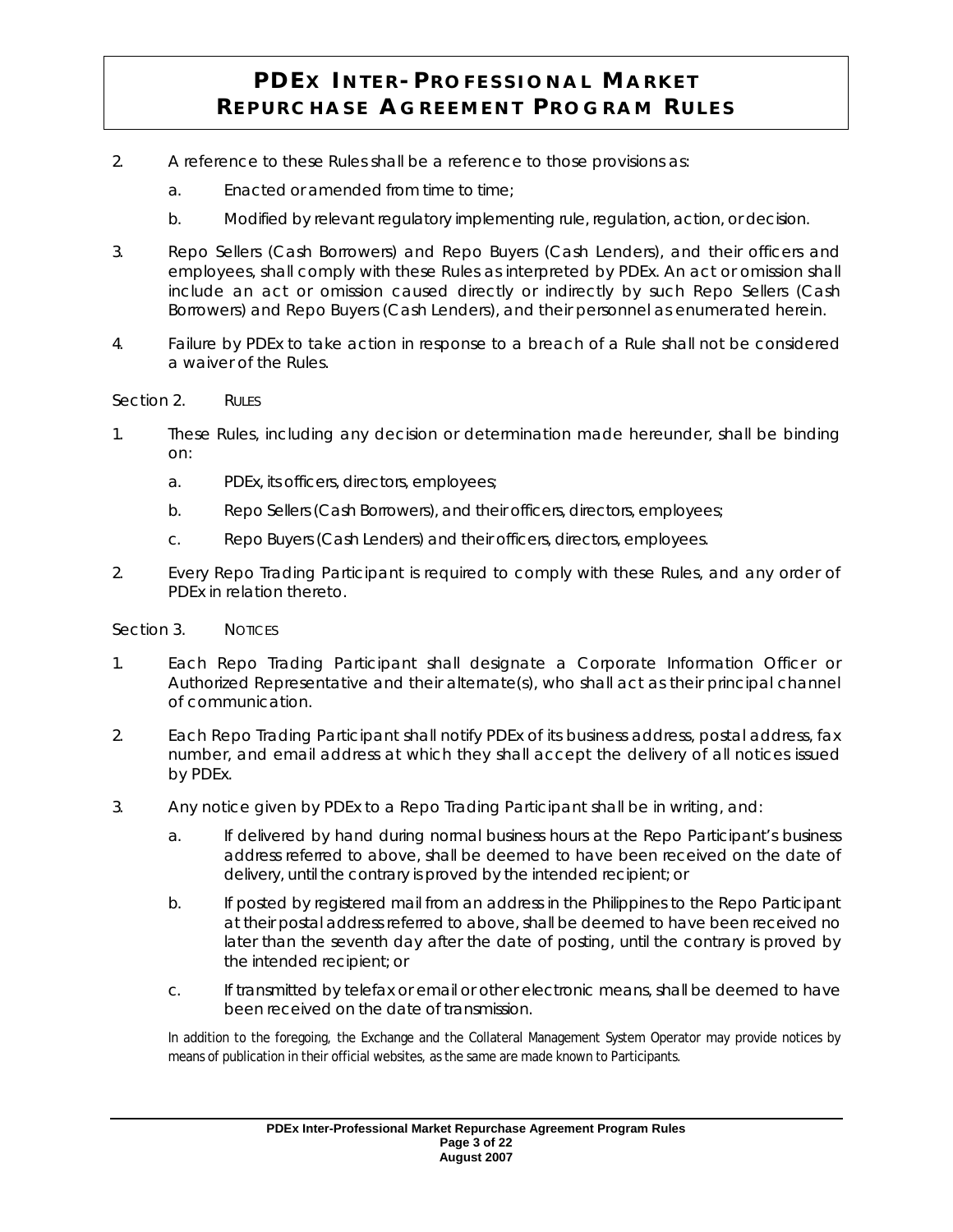## **Part B**

### **GENERAL PRINCIPLES FOR THE CONDUCT OF BUSINESS BY REPO PARTICIPANTS**

Section 1. **GENERAL PROVISIONS** 

- 1. All Participants have a common interest in ensuring that the Repo market operates in a sound and orderly market. Hence, it is essential that Participants adopt prudent practices, act at all times with integrity, and observe the highest standards of market conduct.
- 2. Participants shall act with due skill, care and diligence. To this end, personnel of Participants should be properly trained in the practices of repurchase transactions and be familiar with these Rules.
- 3. Participants in Repos should at all times treat the names of parties to transactions as confidential to the parties involved.
- 4. Participants in the Repo market must not in any circumstances enter into transactions or holding arrangements designed to limit the availability of a specific security or with the intention of creating a false or distorted market in the collateral securities. In this connection, market participants should comply with relevant regulatory provisions on market abuse.
- 5. Participants in the Repo market have a general responsibility to ensure that their activities do not cause market disruption through fails, or damage the reputation of the Repo market.

#### Section 2. PRELIMINARY ISSUES

- 1. Repo Trading Participants should ensure that there are no legal obstacles to their undertaking transactions under these Rules and that, where necessary, they have all relevant permissions from their regulatory authorities. They should become familiar with the rules, procedures, and conventions of each market in which they operate and should be aware that differences in market infrastructure can have significant implications for the business and its associated risks. Participants should ensure that they have established – and fully understand – their tax position in relation to repurchase transactions. Such transactions should be carried out in accordance with relevant market and tax regulations.
- 2. Repo Trading Participants should be familiar with the settlement systems and functionalities that they use for the transfer of securities and the associated payments under this Program.
- 3. Repo Trading Participants should ensure that they have adequate systems and controls for the business they intend to undertake. These should include the following:
	- a. Establishment, retention and periodic and regular updating of their documentation to ensure their adequacy to cover the types of transactions to be undertaken.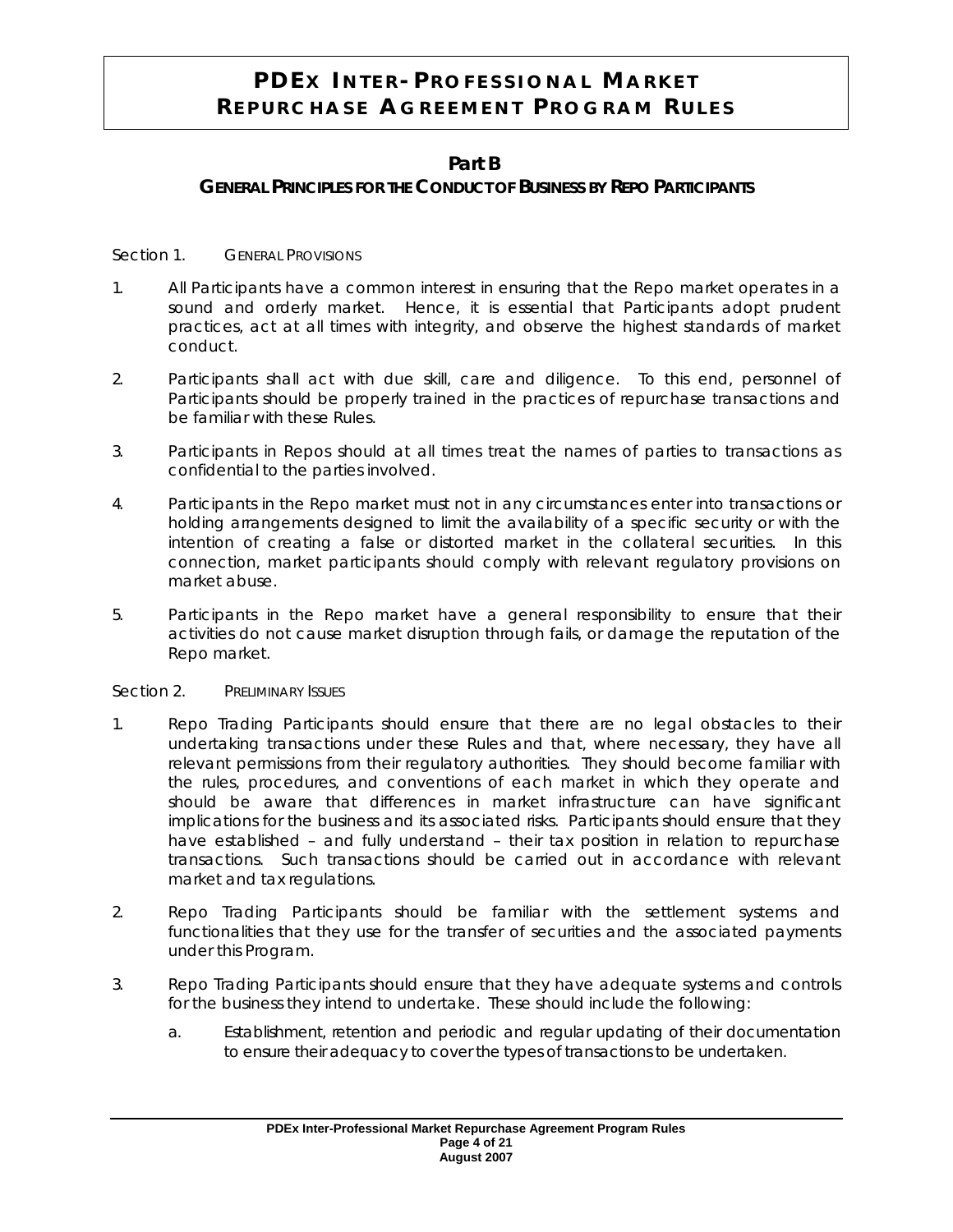- b. Maintenance of lists of personnel authorized to engage in Repo transactions on its behalf and should make this list available to counterparties and to PDEx, upon request.
- c. Employment of suitable internal controls designed to ensure that any repo transactions have been properly authorized before cash is paid against an obligation to lend.
- d. Maintenance of clear and timely records, kept and made available to the management of any party involved in a Repo, including PDEx, showing *inter alia*, the Repo Amount lent/borrowed, Collateral Securities taken/given and, any Repo Interest earned or paid. This information should be available in aggregate and by counterparty to enable accurate monitoring of credit risk.
- e. Monitoring of their exposure to counterparties on a real time basis. Appropriate exposure limits should be maintained for all counterparties and, whether part of a group limit or solo limit for the party concerned, should be reviewed on a regular basis.
- 4. Repo Trading Participants should ensure that they use PDEx-approved documentation, and have assured themselves of its effectiveness, and that they, or a competent person, have undertaken a thorough credit assessment of counterparties under the Program.
- 5. Repo Trading Participants should establish whether their counterparty is a member of any other relevant exchange as this may mean that they are subject to particular rules which could affect the way in which they deal with certain events while a Repo is outstanding.

## **Part C PDEX INTER-PROFESSIONAL REPO MARKET**

## **1. General Description of Repos**

#### Section 1. DEFINITION.

A Repurchase Agreement (Repo) is a contract under which one party (the Repo Seller) sells a security (the Collateral Security) to another party (the Repo Buyer) on a given date (the Near Date) for cash proceeds (the Repo Amount) with a commitment to repurchase the Collateral Securities at a future date (the Repo Maturity Date). The future price for the repurchase of the Collateral Securities shall differ from the original purchase price based on an agreed Repo Rate, which represents an interest rate for the Repo Amount received from the Repo Buyer. The Collateral Securities shall be delivered by the Repo Seller to the Collateral Management System Operator.

Section 2. ESSENTIAL FEATURES OF A REPO.

A Repo under the Program shall have the following essential features:

1. A Repo involves two transactions and two settlement dates: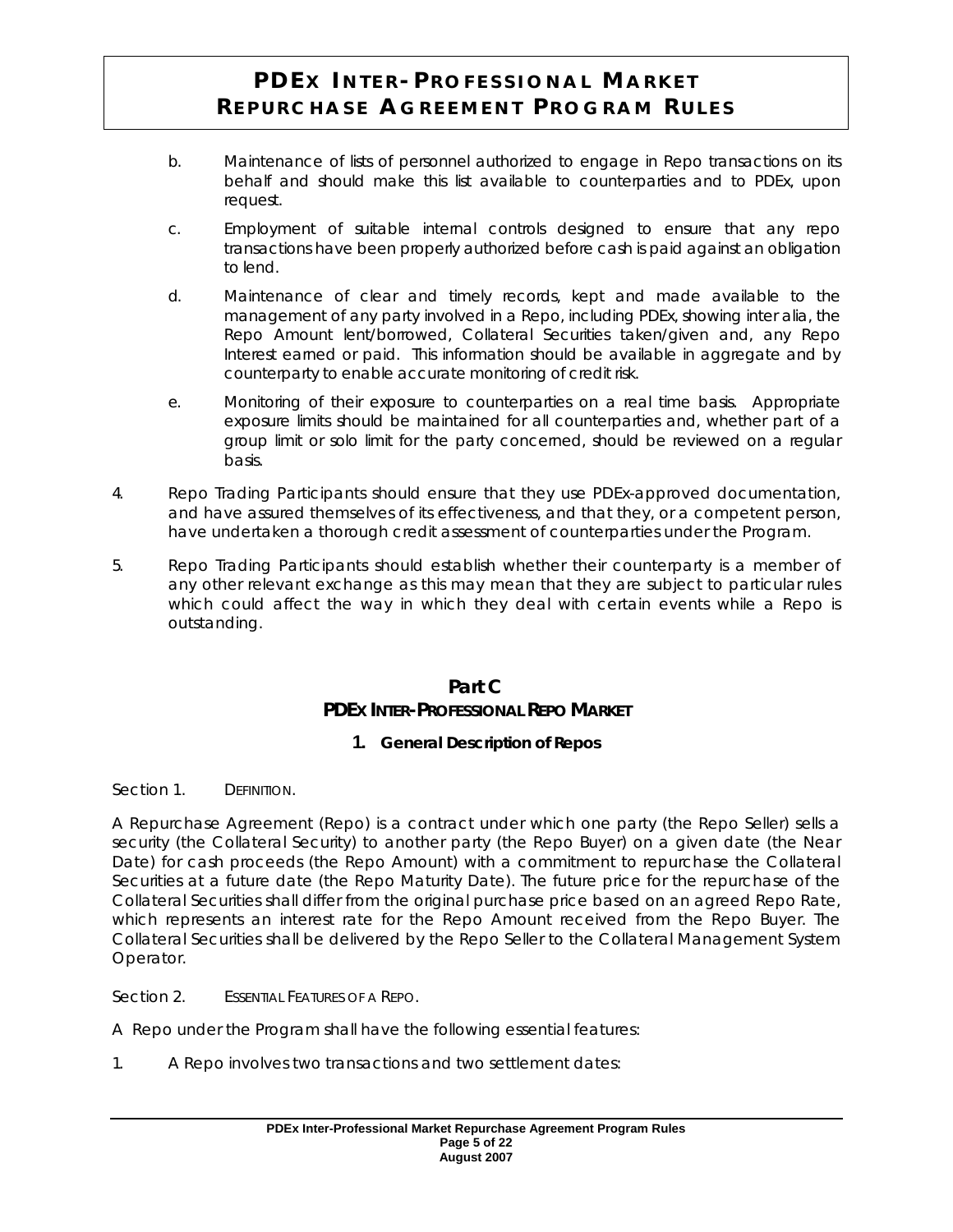- a. A "near leg" wherein a Repo Seller delivers the Collateral Security and the Repo Buyer pays the Repo Amount on Near Date"; and
- b. A "far leg" wherein the Repo Buyer returns the Collateral Security and unblocks the relevant portion of the General Collateral, if any, and the Repo Seller pays the Repo Amount plus Repo Interest on the Maturity Date.
- 2. The Repo Amount received by a Repo Seller are entirely secured during the Repo Tenor by Collateral Securities, including General Collateral.
- 3. For receipt of the Repo Amount on the Near Date, the Repo Seller delivers the Collateral Securities to the Collateral Management System Operator and agrees to repurchase the Collateral Securities on the Maturity Date.
- 4. Despite the delivery of the Collateral Securities to the Repo Buyer, a Repo Seller shall continue to recognize the economic risks and rewards of the Collateral Securities and book the daily mark-to-market (MTM) valuation of the Collateral Securities and the accrued interest on the Collateral Securities.
- 5. The substitution of Collateral Securities shall be allowed with the consent of the Repo Buyer, provided that the assets offered as substitutes are also eligible as Collateral Securities under these Program Rules and such substitution shall not prejudice the adequacy of the Collateral Securities and applicable General Collateral.
- 6. The standard tenors for Repos under these Program Rules shall be those prescribed by PDEx and made known to the Repo Trading Participants.
- Section 3. EFFECT OF BLOCKING AND UNBLOCKING ON COLLATERAL SECURITIES AND GENERAL COLLATERAL

The action of the Collateral Management System to block the Collateral Securities and any portion of the General Collateral shall have the effect of making the assets involved unavailable to any person for disposition or other action. Unblocking shall be deemed a constructive delivery of the relevant collateral to the Repo Seller.

## **Part D INTER-PROFESSIONAL REPO MARKET PARTICIPANTS**

- **1. Classifications of Repo Trading Participants**
- Section 1. **GENERAL PROVISION**
- 1. All PDEx Trading Participants shall be entitled to become Repo Trading Participants. These shall include Financial Institutions or Qualified Investors, with limitations as follows:
	- a. Financial Institutions with Quasi-Banking license (FIQB)
		- i. FIQBs can participate as Repo Buyers against any other FIQB or FINQ as Repo Seller as provided under these Rules. They may likewise participate as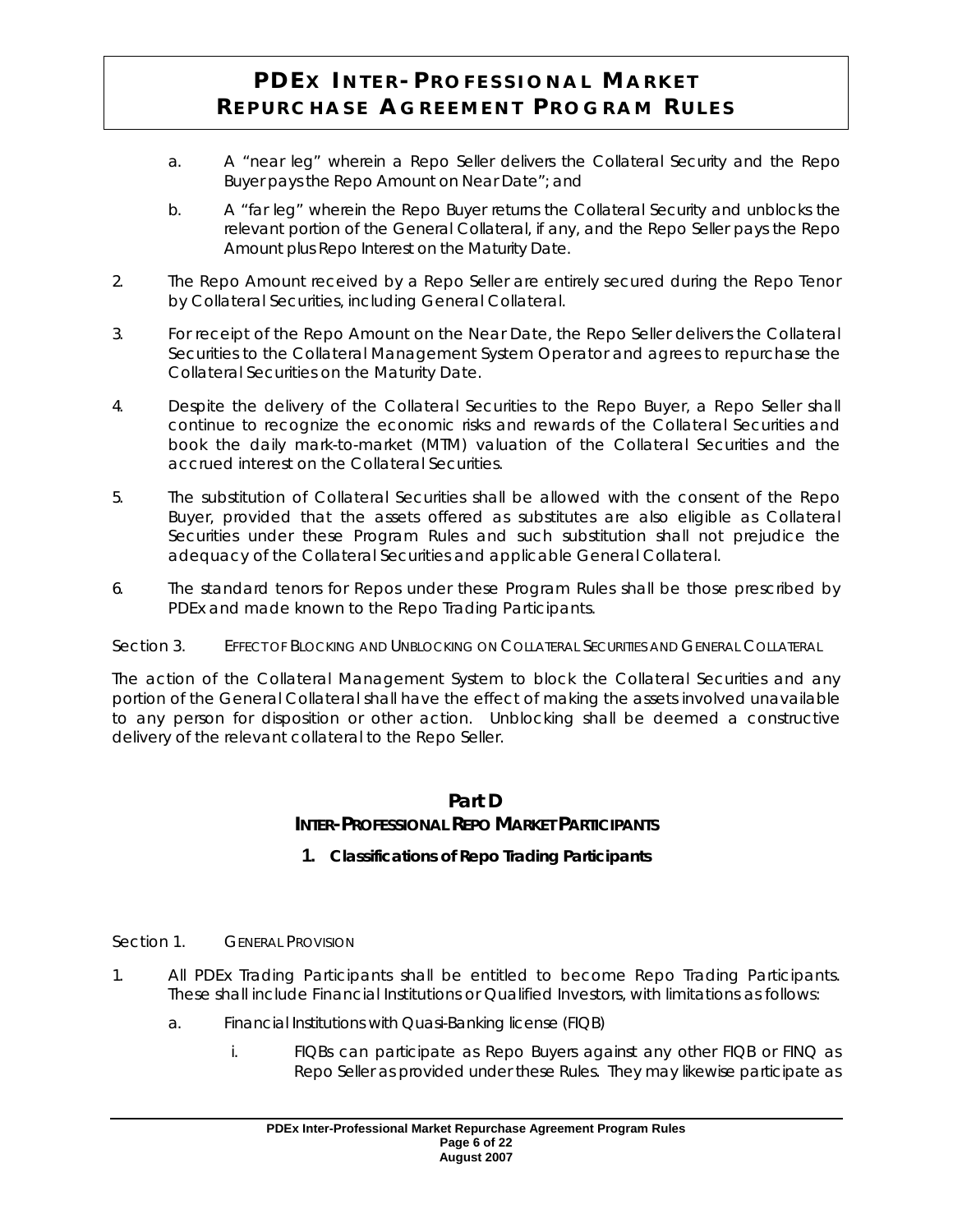Repo Sellers on an unrestricted basis against any other FIQB or FINQ as Repo Buyer.

- ii. FIQBs can participate as Repo Sellers against any QIB as a Repo Buyer, *Provided*, That the FIQB's Aggregate Repo Amount borrowed from QIBs cannot exceed its Tier 1 Capital Limit, or such other limit as may be imposed by the BSP. The FIQB shall be provided a utility under the Program to monitor its aggregate limits against its own Tier 1 Capital Limit.
- b. Financial Institutions without Quasi-Banking license (FINQ)
	- i. FINQs can participate as Repo Buyers on an unrestricted basis against any other FIQB or FINQ as Repo Seller.
	- ii. FINQs may be allowed to participate as Repo Sellers as may be allowed by PDEx and their relevant regulatory authorities having jurisdiction over their activities.
- c. Qualified Investor (QI) QIs may only participate as Repo Buyers
- 2. In any admission of a new Repo Trading Participant under this Program, PDEx shall notify all active Trading Participants and Repo Trading Participants of the fact of such admissions.

### **2. Repo Buyers**

#### Section 1. REPO BUYER QUALIFICATIONS

A Repo Buyer must be a duly admitted Repo Participant of the Phil. Dealing & Exchange Corp. that has executed the necessary agreement signifying its consent to be bound under these Program Rules, and its understanding of the same and a Repo Account with the Depository.

Section 2. REPO BUYERS CONTINUING OBLIGATIONS

A Repo Buyer must:

- 1. Have a Cash Settlement Account with the BSP (DDA) or such other acceptable Cash Settlement Account under the Program.
- 2. Maintain an account with the Collateral Management System.
- 3. Cause the transfer of the Repo Amount to the cash account designated by the Repo Seller on the Near Date upon receipt of a confirmation from PDEx that a Repo was executed in favor of such Repo Buyer.
- 4. Receive the Repo Maturity Amount on Maturity Date, simultaneously with the delivery by the Collateral Management System of the Collateral Securities to the Repo Seller.
- 5. Pay all relevant fees under the Program.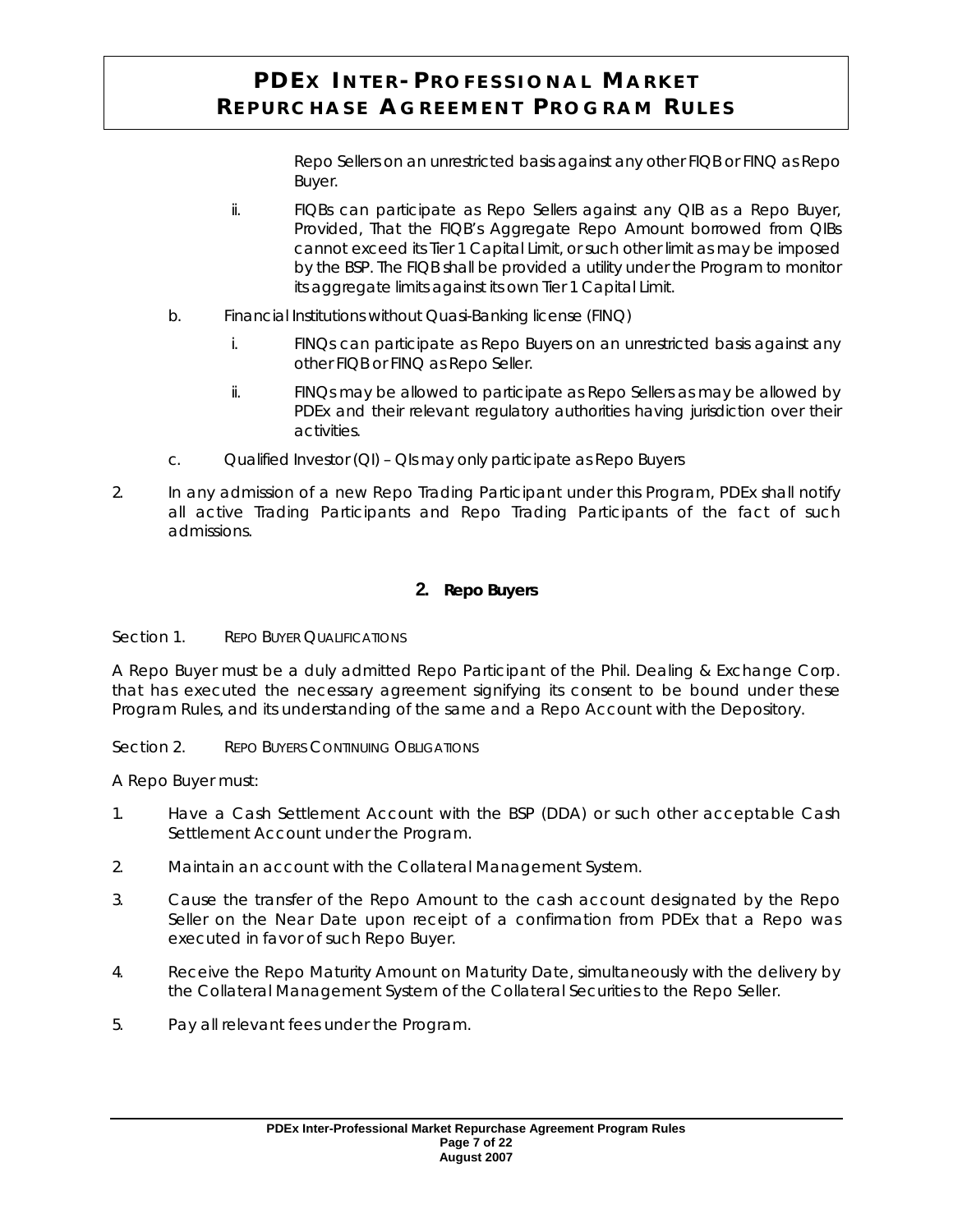#### Section 3. VOLUNTARY WITHDRAWAL OF REPO BUYER PARTICIPATION

- 1. A Repo Buyer may voluntarily withdraw its participation from the Program by submitting a request therefor within sixty (60) calendar days prior to intended effective date of termination.
- 2. PDEx shall by written notice at least thirty (30) calendar days prior to the intended date of termination to the other Repo Trading Participants, give notice of the intention of the Repo Buyer to withdraw its participation from the Program.
- 3. After the lapse of the 30-day period of notice and prior to the intended date of termination, PDEx shall consider such request for withdrawal and may accept such request either unconditionally or on such conditions as it may deem fit, or may refuse to accept such request until it is satisfied that all outstanding obligations of such Repo Buyer in terms of the Rules have been complied with.
- 4. In no case shall the voluntary termination applied for be granted unless and until the Repo Buyer can adequately show to PDEx that no new Repos were entered into after the request for termination was filed with PDEx and that no Repo obligations remain outstanding.

Section 4. INVOLUNTARY LOSS OF RIGHT TO PARTICIPATE AS A REPO BUYER

- 1. A Repo Buyer may lose the right to participate in this Program under the following grounds:
	- a. Continual settlement failures on the near leg of its Repos
	- b. Violation of these Program Rules
	- c. Violation of any of the undertakings under these Program Rules, or when any of the warranties it is required to continually make ceases to be true
	- d. Its underlying regulatory or SRO recognition is terminated or otherwise revoked, whether voluntarily or involuntarily, in which case, the involuntary loss of right to participate as a Repo Buyer under this Section shall automatically take place.
- 2. The name of the Repo Buyer whose right is terminated and the date from which such termination shall take effect shall be published by PDEx by means of a notice to Repo Trading Participants, at the cost of the terminated Repo Buyer.
- 3. PDEx, in addition to the loss of their right to participate as a Repo Buyer, may impose such other sanctions as it deems appropriate under the circumstances, taking into consideration the gravity of the violation and extent of damage caused.

## **3. Repo Sellers**

### Section 1. REPO SELLER QUALIFICATIONS

A Repo Seller must be a duly admitted Trading Participant of PDEx. that has executed the necessary agreement signifying its consent to be bound under these Program Rules, and its understanding of the same and a Repo Account with the Depository. Repo Sellers must have a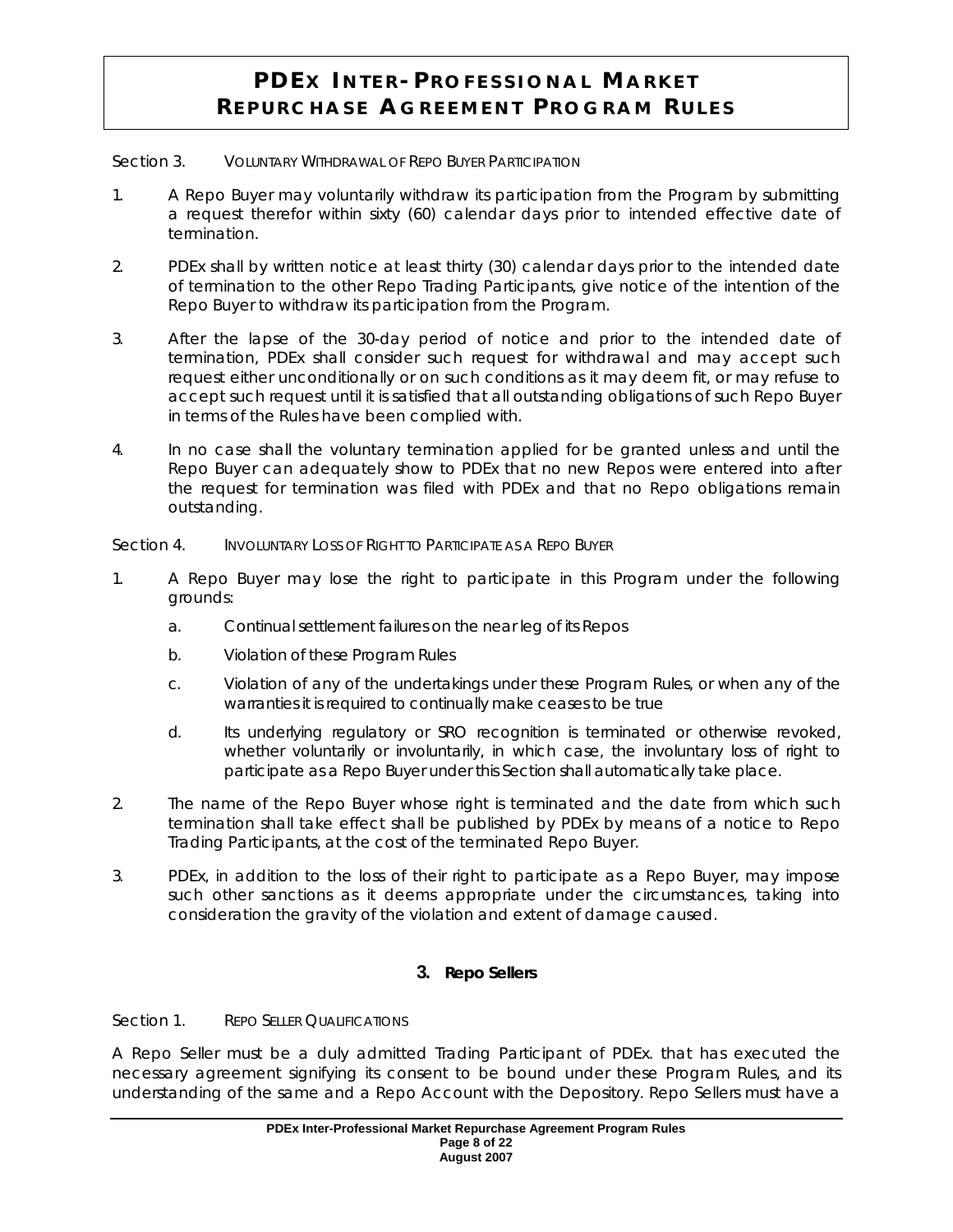banking or quasi-banking license or others as allowed by PDEx and their relevant regulatory authorities

Section 2. REPO SELLER'S CONTINUING OBLIGATIONS

A Repo Seller must:

- 1. Have a Cash Settlement Account with the BSP (DDA)
- 2. Be a PhilPass member
- 3. Maintain an account with the Collateral Management System Operator.
- 4. Have eligible and adequate Collateral Securities to cover all of its outstanding Repo/s from inception until Maturity.
- 5. Promptly deposit additional eligible and adequate Collateral Securities in the Collateral Management System upon receipt of notice ("Margin Call") therefrom.
- 6. Deliver the Collateral Security covering its Interbank Repo Transactions at the Collateral Management System on the Near Date.
- 7. Pay the Repo Maturity Amount to the Repo Buyer on Maturity Date. (This amount includes the Repo Interest due to the Repo Buyer.)
- 8. Pay the relevant fees imposed under the Program
- 9. Inform the Collateral Management System Operator that an Event of Acceleration has occurred with respect to itself, and repay the Repo in accordance therewith.

#### Section 3. VOLUNTARY WITHDRAWAL OF REPO SELLER PARTICIPATION

- 1. A Repo Seller may voluntarily withdraw its participation from the Program by submitting a request therefor within sixty (60) calendar days prior to intended effective date of termination.
- 2. PDEx shall by written notice at least thirty (30) calendar days prior to the intended date of termination to the other Repo Trading Participants, give notice of the intention of the Repo Buyer to withdraw its participation from the Program.
- 3. After the lapse of the 30-day period of notice and prior to the intended date of termination, PDEx shall consider such request for withdrawal and may accept such request either unconditionally or on such conditions as it may deem fit, or may refuse to accept such request until it is satisfied that all outstanding obligations of such Repo Seller in terms of the Rules have been complied with.
- 4. In no case shall the voluntary termination applied for be granted unless and until the Repo Seller can adequately show to PDEx that no new Repos were entered into after the request for termination was filed with PDEx and that no Repo obligations remain outstanding.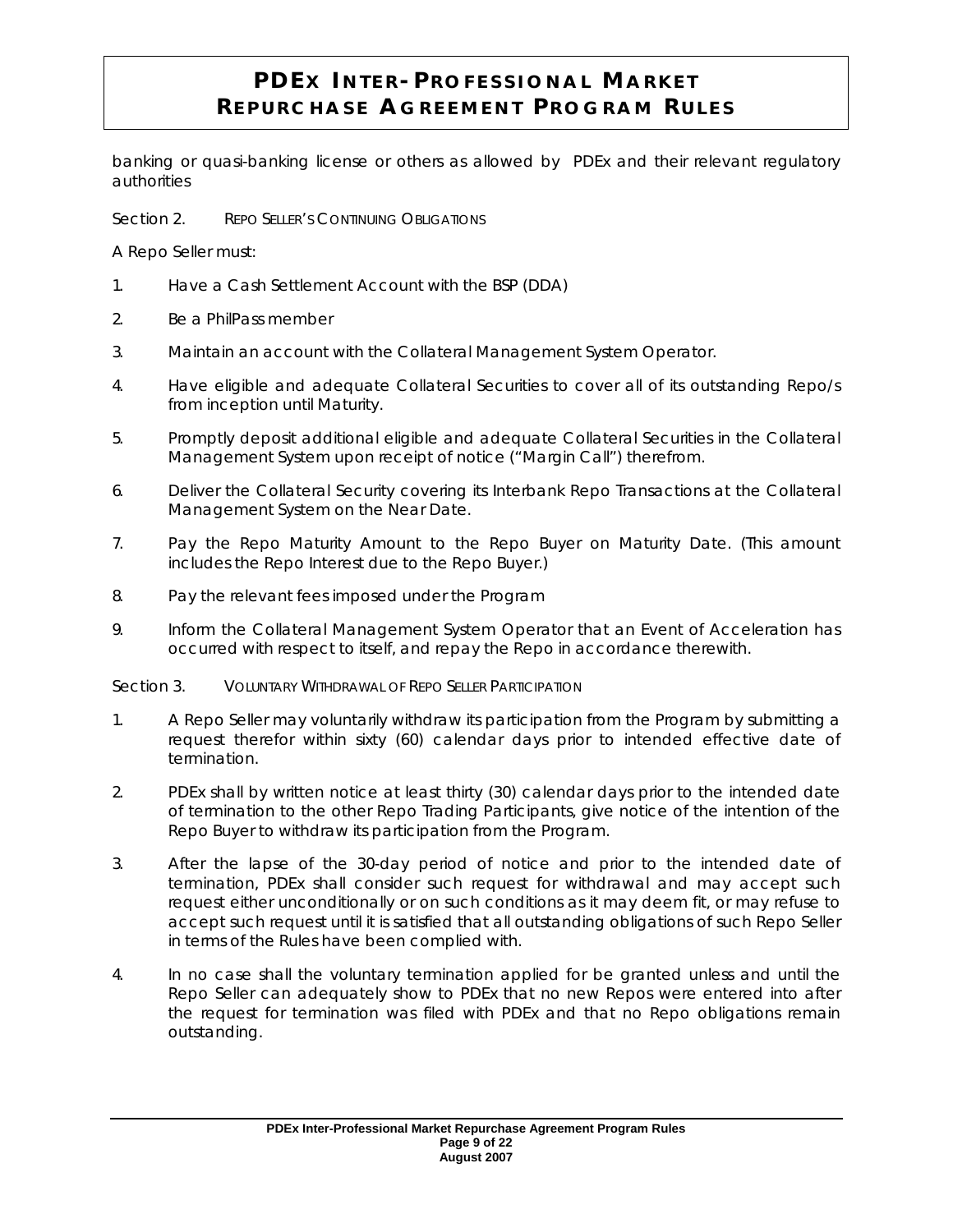#### Section 4. INVOLUNTARY TERMINATION OF A REPO SELLER

- 1. The Repo Seller's participation as such shall automatically terminate when its recognition as a PDEx Trading Participant ceases, whether such cessation is voluntary or involuntary.
- 2. If a Repo Seller's recognition as a Trading Participant is suspended by PDEx, such suspension shall likewise cause the automatic suspension of the Repo Seller's participation in this Program as such, which shall be reinstated upon the lifting of the suspension of its Trading Participant status in appropriate cases.
- 3. PDEx shall require the Repo Seller affected by a suspension or termination by PDEx to notify all its counterparties in any outstanding Repo and shall settle the same on an accelerated basis.
- 4. PDEx, in addition to the termination of the Repo Seller's participation in the Program, may impose such other sanctions as it deems appropriate under the circumstances, taking into consideration the gravity of the violation and extent of damage caused.

#### **4. The Collateral Management System Operator**

Section 1. THE COLLATERAL MANAGEMENT SYSTEM OPERATOR

The Phil. Depository & Trust Corp is hereby appointed as the Collateral Management System Operator under these Program Rules, with the functions as set forth herein.

#### Section 2. FUNCTIONS OF THE COLLATERAL MANAGEMENT SYSTEM

The Collateral Management System shall have the following functions:

- 1. Receive and accept eligible Collateral Securities from Repo Sellers on behalf of Repo Buyers, observing the requirements of these Program Rules and such other criteria as may be set by the PDS Risk Management System
- 2. Upon receipt of information from PDEx regarding Repos executed thereon, block the Collateral Securities to secure the Repo until the Repo is repaid on or before Maturity Date
- 3. Perform daily valuation of Collateral Securities using standard methodologies made known to the Repo Participants and forming part of these Program Rules
- 4. Determine the adequacy of the Total Collateral Value against the Total Value of Repos outstanding for all Repo Sellers of the Repo Buyer
- 5. Issue margin calls or effect margin releases as appropriate
- 6. Track corporate actions on all Collateral Securities
- 7. Release the block on the Collateral Securities upon instruction of the Repo Buyer where repayment has extinguished the Repo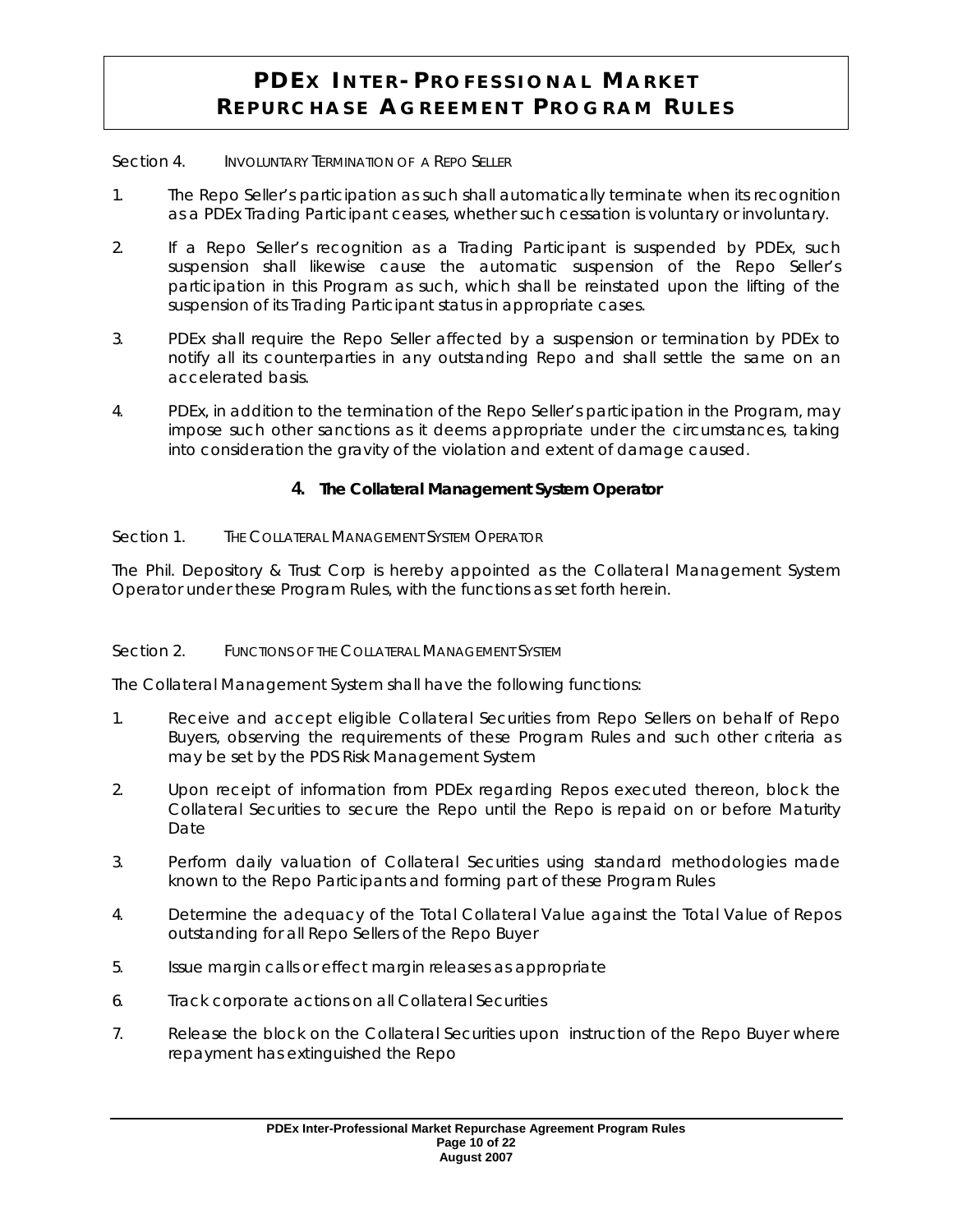Section 3. COLLATERAL MANAGEMENT SYSTEM OPERATOR'S RESPONSIBILITIES.

The Collateral Management System Operator must:

- 1. Develop and update the criteria for determining the eligibility of Collateral Securities, such as but not limited to market liquidity of security, price transparency for ease of valuation and other key factors, subject to the confirmation of PDS Group Risk
- 2. Make known to participating Repo Sellers the list of eligible Collateral Securities
- 3. Receive and safekeep Collateral Securities securing executed Repos
- 4. Collect the benefits from the Issuers and distribute to the Repo Sellers as instructed by the latter
- 5. Ensure that Collateral Securities are not released during the tenor of the Repo except in cases where warranted
- 6. Return Collateral Securities to the Repo Seller on extinguishment of the Repo in accordance with these Program Rules.
- 7. Liquidate Collateral Securities and Additional Collateral blocked to secure a Defaulted Repo, and deliver the proceeds thereof to the Repo Buyer in the manner prescribed under the Master Agreement

## **Part E ELIGIBLE COLLATERAL SECURITIES**

Section 1. COLLATERAL SECURITY TYPES

Following are the general types of Collateral Securities acceptable as collateral to be delivered into the Collateral Management System under the Program:

- 1. Fixed Income Instruments (PhP-Denominated)
	- a. Securities issued by the Republic of the Philippines Bureau of the Treasury
	- b. Securities issued by the Bangko Sentral ng Pilipinas (BSP)
	- c. Securities issued by Municipal or Local Government Units of the Republic of the Philippines and as listed in PDEx
	- d. Private Corporate Debt Securities listed in PDEx
- 2. Fixed Income Instruments (USD-Denominated)
	- a. Securities issued by the Republic of the Philippines (RoP Debt)
	- b. Private Corporate Debt Securities listed in PDEx.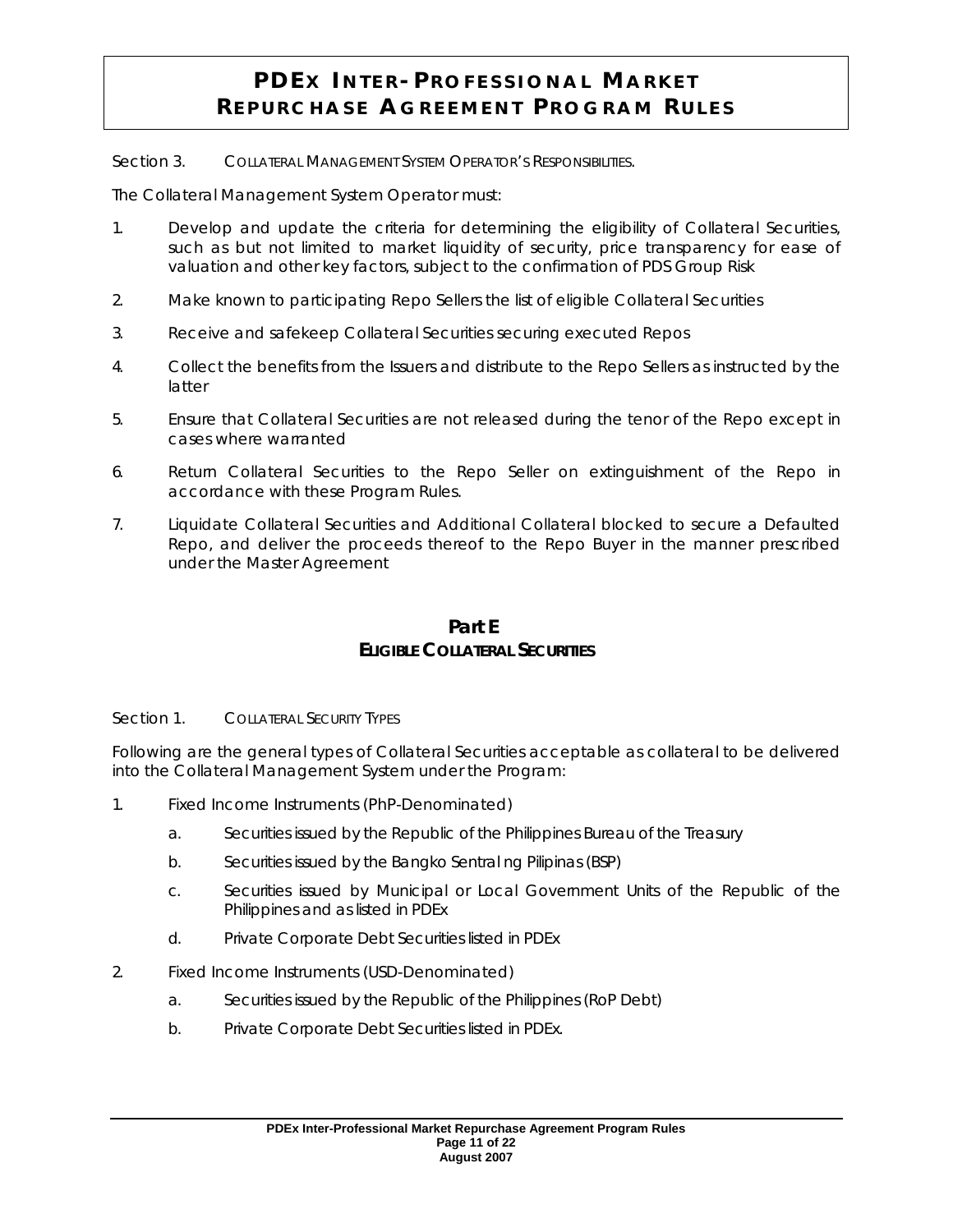Section 2. COLLATERAL SECURITY FEATURES.

- 1. A detailed list of Eligible Collateral Securities shall be published by the Collateral Management System Operator based on the general criteria of market liquidity and tradability of the security, price transparency of the security and resulting facility for market valuation.
- 2. Following are the features of the securities to be accepted as Collateral Securities:
	- a. Securities issued in electronic form ("scripless") or physical securities that have been immobilized in a depository for electronic book-entry transfer
	- b. Securities that are free from liens and encumbrances
	- c. Securities that are not subject to early redemption (e.g. "callable" or "puttable" securities) within the tenor of a Repo
	- d. Securities that are traded in PDEx or in any other Philippine Exchange
	- e. Securities that are subject to daily MTM valuation based on the benchmark approved by the BSP and the Exchange and sourced from the Exchange
	- f. Securities with a tenor longer than the Repo tenor
- Section 3. INSTRUMENTS ELIGIBLE AS ADDITIONAL MARGIN COLLATERAL.

Following are the general types of acceptable as additional Margin Collateral for Repo Sellers to deliver to the Collateral Management System in response to Margin Calls.

- a. Any of the general Collateral Securities as defined above
- b. Cash

### **Part F REPO TRADING MECHANICS**

#### Section 1. **GENERAL DESCRIPTION**

- 1. The Repo Market Trading System shall be an Open Order Book that will allow Repo Trading Participants to enter Repo Bid or Offer Orders on an anonymous basis with an auto-matching capability when order details allow.
- 2. The anonymous auto-matching of orders on the Repo Order Book shall be made possible through a Counterparty Credit Limit System which shall:
	- a. Allow a Repo Trading Participant to specify the maximum Repo Amount that can be matched against each and every other Repo Trading Participant in the System.
	- b. Be included in the anonymous order matching engine rules.
- 3. The Repo Market Trading System shall provide pre-match notifications for Repo Bid and Offer Orders that are close to matching but need only slight amendments on the Order Details by either Repo Trading Participant to complete matching hat is built into the rules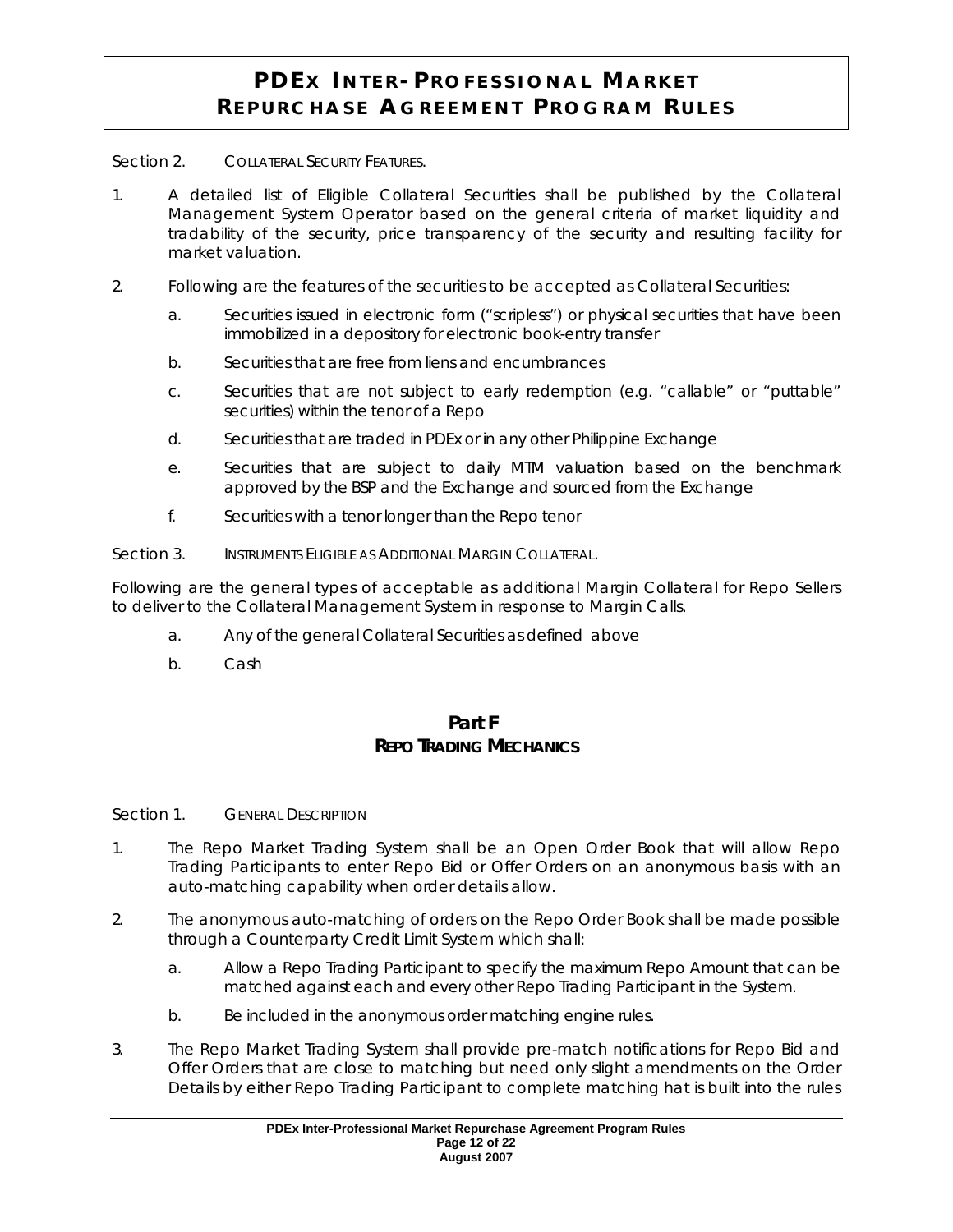of the matching engine. These pre-match notifications shall be done on an anonymous basis.

4. The specific counterparties to a Repo Transaction shall be revealed only after order matching has taken place and a transaction is confirmed.

#### Section 2. PRE-TRADE PROCESSES

- 1. Prior to the start of Repo Trading, the designated officer of a Repo Trading Participant must input the Repo Counterparty Credit Limit Amount for each Repo Trading Participant in the Counterparty Credit Limit module of the Repo Market Trading System.
- 2. For clarity, the Counterparty Credit Limit shall refer to the Repo Amount of the Repo Transactions that will be allowed for matching against each of its Repo Counterparties within the trading system for that Trading Day.
- 3. The entry of a Counterparty Credit Limit in favor of another Repo Trading Participant finally, irrevocably and absolutely binds the Granting Repo Trading Participant to honor the limit granted, if the same is availed of by the Repo Trading Participant in whose favor such limit was granted. Otherwise, amendments to the Counterparty Credit Limits posted may be amended as provided in these Rules.
- 4. Whenever a Repo transaction against a specific counterparty Repo Participant is executed in the Trading System, the available Counterparty Credit Limit for that Repo Participant shall be deducted by the transacted Repo Amount.
- 5. The designated officer of a Repo Participant may amend the available Counterparty Credit Limit by accessing the Counterparty Credit Limit System during the day; *Provided, However* Repo Participants may not lower the available counterparty limit below the amount of Repos already transacted within a Trading Day.
- 6. A Counterparty Credit Limit shall be deemed automatically replenished at the start of the Trading Day, without prejudice to the amendment of the same as provided in these Rules.

Section 3. TRADE PROCESSES

- 1. The PDEx IP Repo Market Trading System shall operate on Trading Days. A Pre-Open Session may be set by PDEx for Repo Participants to enter orders prior to the official Repo Market open.
- 2. Order Entry by Repo Participants. Repo Participants shall have access to the Repo Market Trading System and enter the required transaction details for their Repo Orders.
- 3. The Repo Market Trading System shall display the open Order Book wherein firm order details (excluding the name of the Counterparty) may be accessed and matched by Repo Traders. The key features of the Order book are:
	- a. The Order Book shall show the best bid and best offer of the REPO Rate. For clarity, the lowest Repo BID Rate is the best bid to be displayed, and the highest Repo OFFER Rate is the best offer to be displayed ("top of the book")
	- b. Repo Orders will be displayed on an anonymous basis.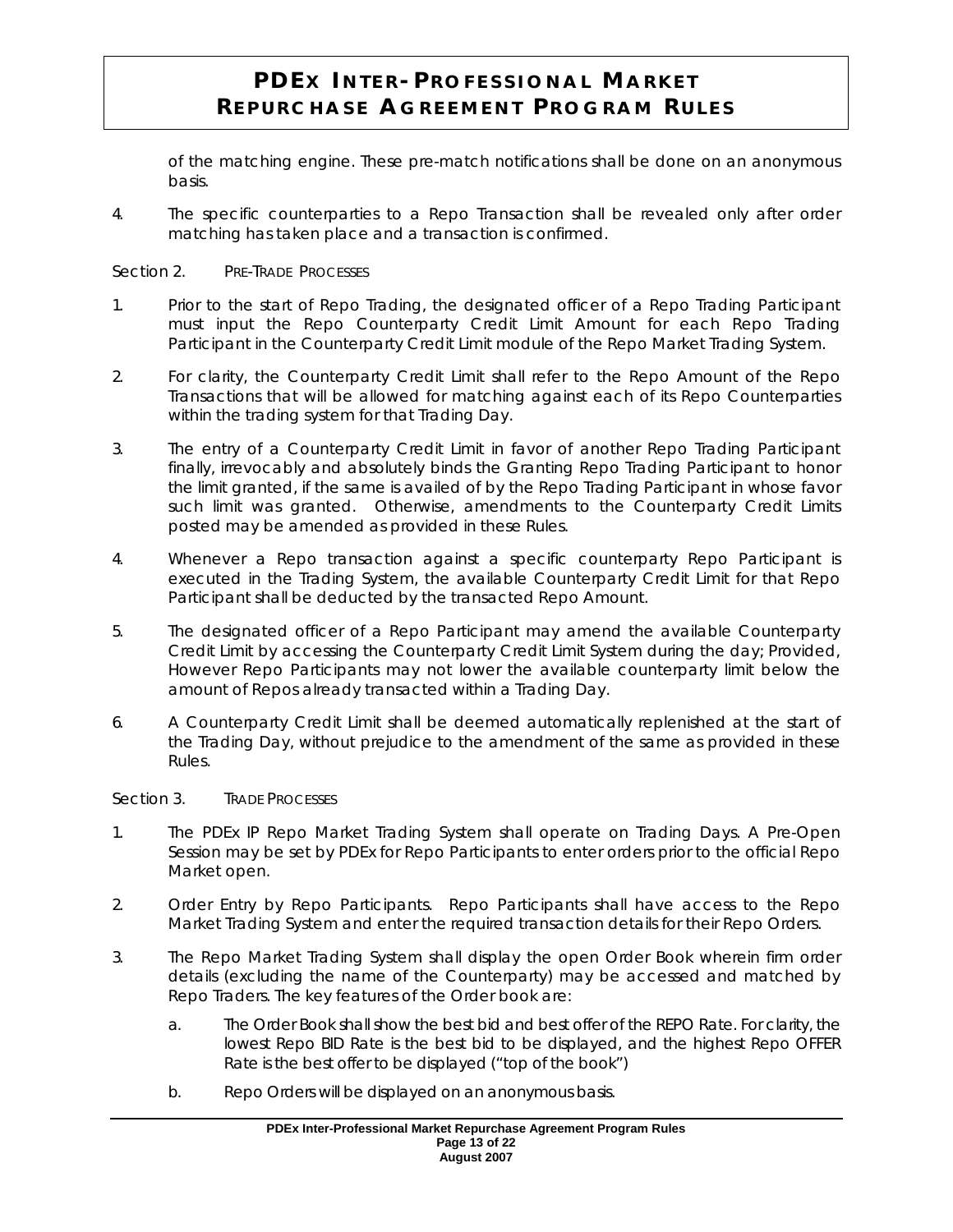- c. All Repo Orders shall be queued on the Repo Board for processing and execution in accordance herewith.
- d. The PDEx Repo Market Trading System shall display a Trades Blotter to each Repo Participant showing the done transactions of that Repo Participant (Cash Borrowers).
- e. The PDEx Repo Market Trading System shall display Repo Time & Sales data to all Repo Participants showing general information about Repos transacted during the trading day without revealing any counterparty names.

#### Section 4. REPO TRADE MATCHING RULES.

Following are key rules for the trading engine in matching orders from the central open order book:

- 1. The Collateral Security Series, REPO tenor, REPO Side and REPO Rate will be the primary fields to be matched.
- 2. For a given Collateral Security needed for specified REPO tenors, Repo Sellers Offer orders will be matched against Repo Buyers Bid orders.
- 3. The order precedence shall be based on the existence of sufficient Counterparty Credit Limits, price, and time.
- 4. If a Repo Rate BID and OFFER match perfectly for a Repo Seller and Repo Buyer with counterparty lines for one another and the same Repo tenor, the system shall check for an exact match of the Repo Amount. If an exact match occurs, the Repo Buyer and Repo Seller shall be matched and confirmations shall be transmitted to the Repo Counterparties.
- 5. If there is a match in the Face Amount but a mismatch in the Repo Amount, the system shall "hold" the first order entered and send an Amend Order transaction request to the second party
	- a. If the second party amends his order to the YTM of the original order, the system shall confirm a done transaction.
	- b. If the second party is unwilling to amend the order, the Amend Order transaction request is sent to the first party to see if it is willing to amend the order to the YTM of the second party.
	- c. If the first party accepts the amendment to the YTM, then the system shall confirm a done transaction.
	- d. If not, then both orders shall be displayed on the Order Book as firm orders open for other Repo Participants to access.
- 6. If there is a match in the Yield to Maturity of the Collateral Securities, but a mismatch in the Face Amounts, then the system shall "hold" the first order entered and send an Amend Order transaction request to the second party
	- a. If the second party amends his order to the Repo Amount of the original order, the system shall confirm a done transaction.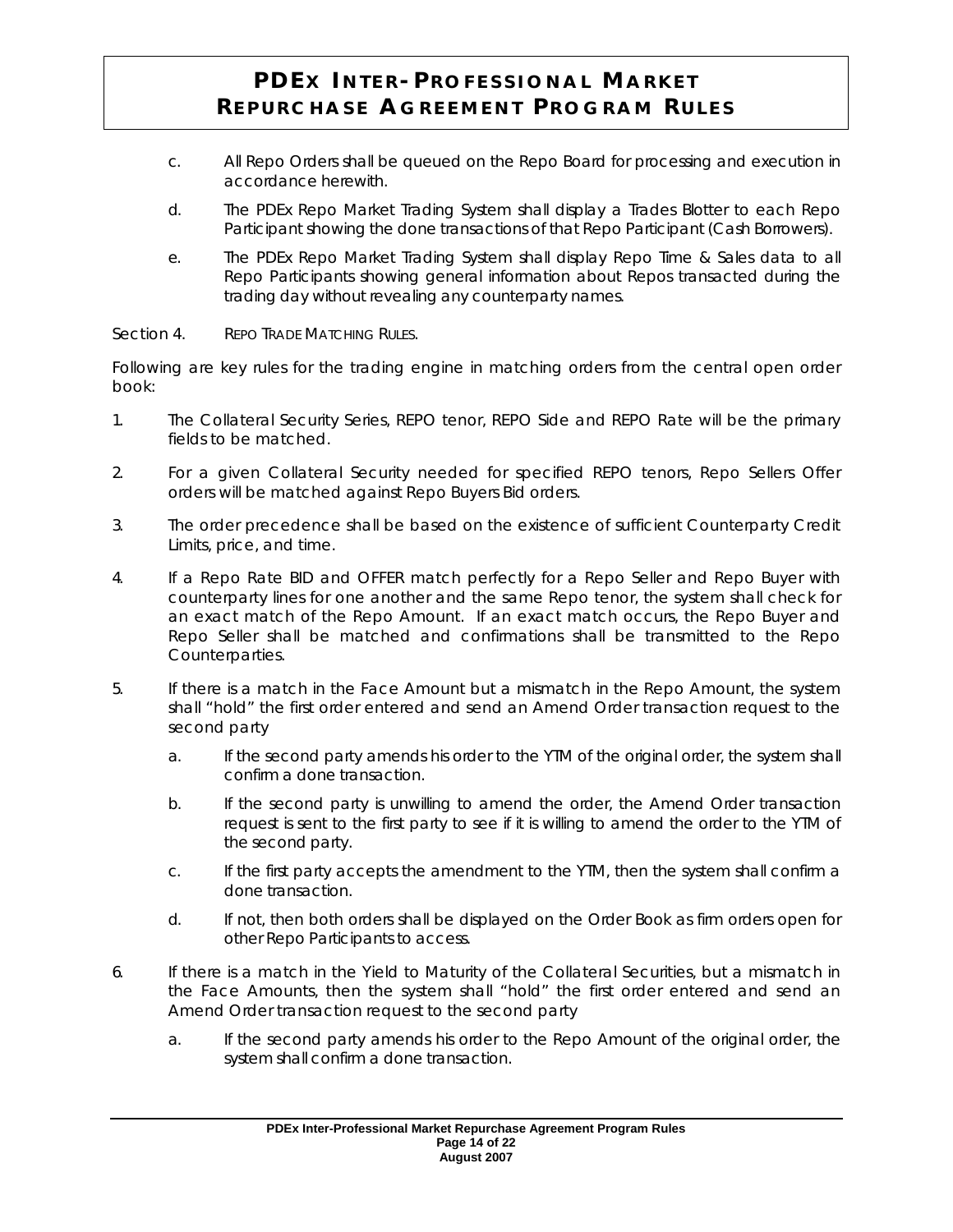- b. If the second party is unwilling to amend the order, the Amend Order transaction request is sent to the first party to see if it is willing to amend the order to the Repo Amount of the second party.
- c. If the first party accepts the amendment to the Repo Amount, then the system shall confirm a done transaction.
- d. If not, then both orders shall be displayed on the Order Book as firm orders open for other Repo Participants to access.

#### Section 5. CANCELLATION

Repos executed on the Repo Trading System are final and irrevocable. However, PDEx may cancel executed Repos in cases of computer errors or system errors experienced by the Repo Trading System.

### **Part G REPO SETTLEMENT MECHANICS**

#### Section 1. **GENERAL DESCRIPTION**

- 1. All done transactions shall constitute settlement instructions sufficient to empower PDEx to send binding instructions to settlement entities to effect acts consistent with such settlement instructions.
- 2. All Repo Trading Participants shall maintain securities settlement accounts with the Depository for purposes of settling both the near and far legs of the Repo transaction.
- 3. A Repo Participant (RP) may also be classified as either a "*PhilPaSS* RP" or "Non-*PhilPaSS* RP" for purposes of this Part G of these Program Rules.
	- a. A *PhilPaSS* RP is an FIQB which is a *PhilPaSS* member and settles its Repo transactions (near and far legs) directly through its own BSP DDA.
	- b. A Non-*PhilPaSS* RP may be any FIQB, FINQ, or QIB that is not a *PhilPaSS* member. A Non-*PhilPaSS* RP shall settle its Repo transactions (near and far legs) through the DDA of its designated Cash Settlement Bank (which must be a *PhilPaSS* member).
- 4. *PhilPass* RPs shall settle funds through their DDA.
- 5. Non-*PhilPaSS* RPs (i.e. Repo Buyers) shall settle funds through the DDA of their designated Settlement Banks as follows.
	- a. Debits to the Non-*PhilPaSS* RP's cash settlement account with its Settlement Bank shall take place before the Settlement Bank's DDA is debited.
	- b. Credits to the Non-*PhilPaSS* RP's cash settlement account with its Settlement Bank shall take place after the Settlement Bank's DDA has been credited. The Settlement Bank cannot refuse a credit.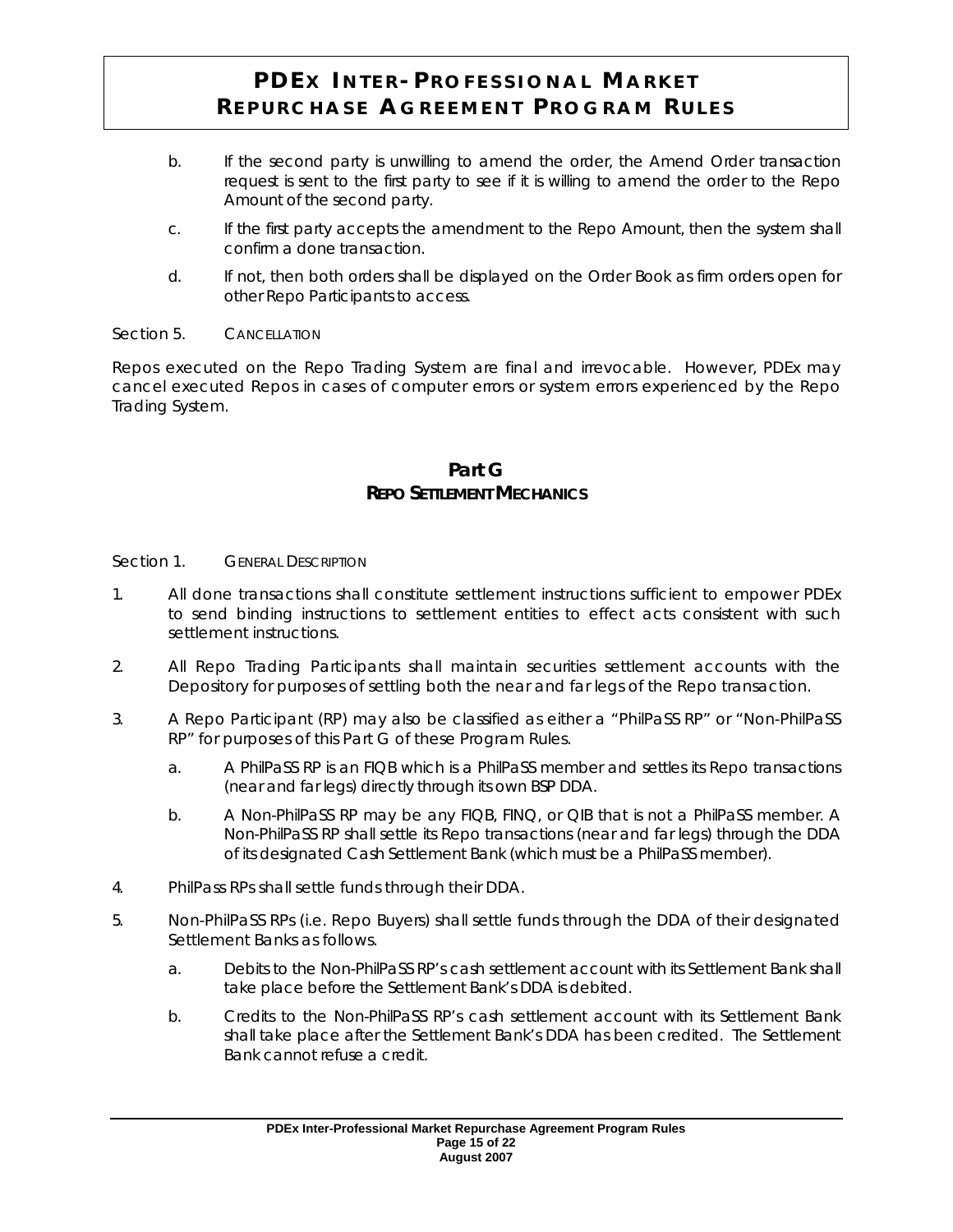#### Section 2. PRE-SETTLEMENT ACTIVITIES - NEAR DATE

- 1. Designated Settlement Officers of the Repo Seller and Repo Buyer shall review and authorize the Repos. Only Repos authorized by both Buyer and Seller shall be transmitted to the Depository System for settlement on settlement date.
- 2. On Settlement Date, where the Repo Buyer is a Non-*PhilPaSS* RP, the Repo shall be routed to the designated Settlement Bank for confirmation.
- 3. On Settlement Date, all authorized Repos shall be settled via DvP settlement under these Program Rules, in accordance with the cut off times prescribed under these Rules, which shall be made known to the Repo Participants.

Section 3. SETTLEMENT PROCESSES AT NEAR DATE

- 1. When the Repo DvP settlement process is run, the Depository System shall check for the availability of Collateral Securities in the Repo Seller's account upon receipt of the file from the PDS Gateway.
	- a. The settlement shall immediately fail if the Collateral Securities are not available or are insufficient in the Repo Seller's account.
	- b. Otherwise, the Depository System shall send a fund transfer request to *PhilPaSS* for cash settlement.
- 2. Upon receipt of a fund transfer request, *PhilPaSS* shall check the DDA of the Repo Buyer (or its Settlement Bank) and debit the same if there is sufficient balance with corresponding credit to the DDA of the Repo Seller (or its Settlement Bank).
	- a. If the balance is sufficient, *PhilPaSS* shall send a confirmation to the Depository System.
	- b. Otherwise, *PhilPaSS* shall put the transaction on queue until funds become sufficient or until the Repo cut-off, whichever occurs first.
- 3. For transactions confirmed by *PhilPaSS*, the Depository System shall cause the movement of the Collateral Securities into the appropriate Collateral account.
- 4. At the close of the Repo Settlement window, the settlement results for transactions of Non-*PhilPaSS* RPs (settled and failed) shall be transmitted from the Depository System to PDS Gateway and made available by electronic display for the Repo Buyer and the Repo Seller for information and to make the appropriate entries, as necessary: For failed Repo trades of Non-*PhilPaSS* Repo Buyers, the Settlement Bank should make the appropriate entry to reverse the earlier debit confirmation. This can be a credit (or a removal of an earmark) to the settlement account of the Repo Buyer.

Section 4. PRE-SETTLEMENT ACTIVITIES - MATURITY DATE

One day before the Repo Maturity Date, an extract of maturing Repos of Non-*PhilPaSS* TPs shall be transmitted from the Depository System to the PDS Gateway for advance notice to Settlement Banks.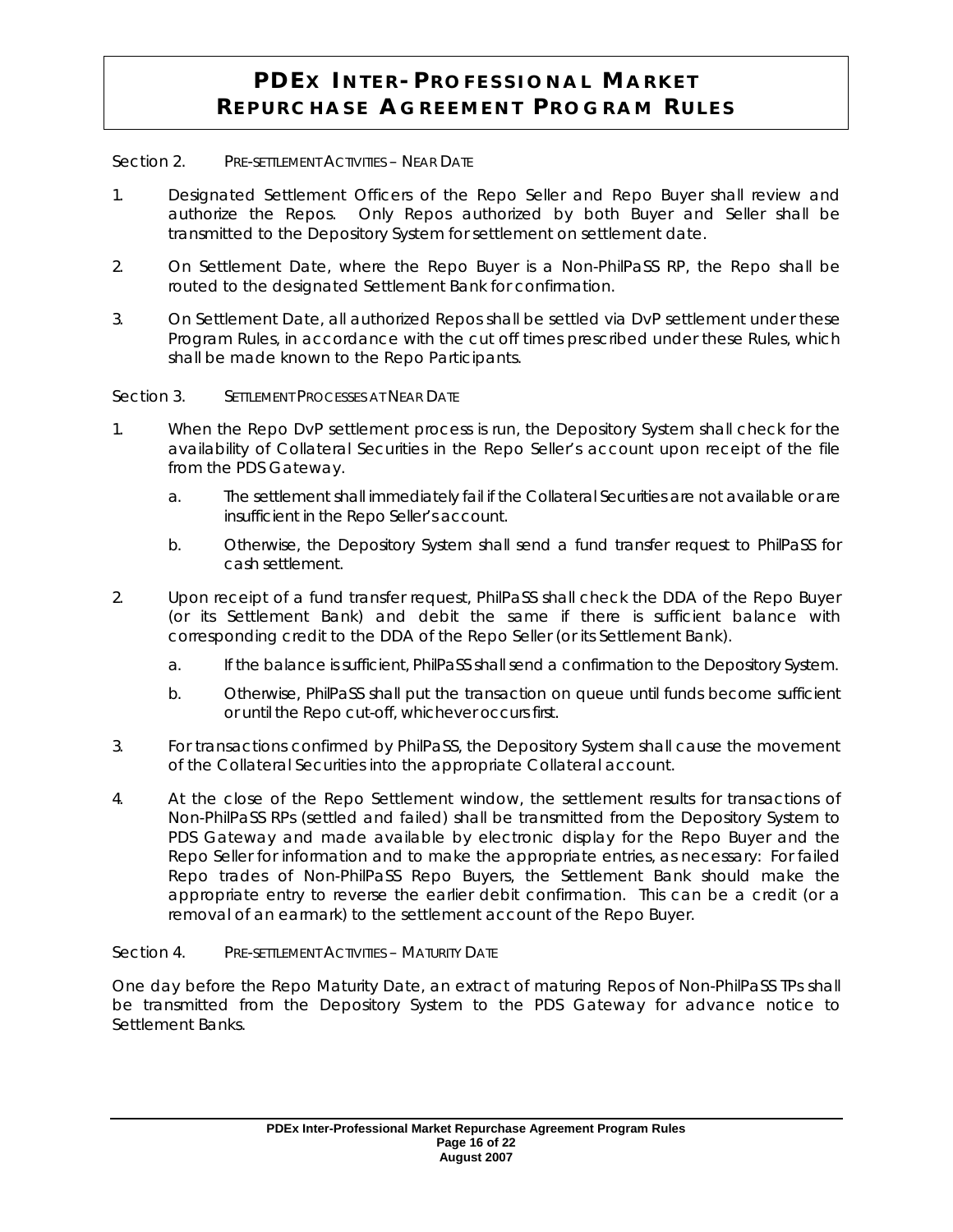Section 5. SETTLEMENT PROCESSES AT REPAYMENT OR MATURITY

- 1. When the maturity Repo DvP Settlement process is run, the Depository System will immediately check for the availability of Collateral Securities in the appropriate Depository account.
	- a. For transactions with sufficient securities, the Depository System shall send a fund transfer request to *PhilPaSS* for cash settlement.
	- b. Otherwise, the settlement shall immediately fail if the Collateral Securities are not available or are insufficient in the Repo Seller's account.
- 2. *PhilPaSS* shall check the DDA of the Repo Seller (or its Settlement Bank) and debit the same if there is sufficient balance, with a corresponding credit to the DDA of the Repo Buyer (or its Settlement Bank).
	- a. If the balance is sufficient, *PhilPaSS* shall send a confirmation to the Depository System.
	- b. If balance is insufficient, *PhilPaSS* puts the transaction on queue until funds become sufficient or until Repo cut-off. time
- 3. For transactions confirmed by *PhilPaSS*, the Depository System shall cause the movement of the Collateral Securities back into the normal Depository account balance of the Repo Seller.
- 4. At the close of the Repo Maturity Settlement window, the settlement results for transactions of Non-*PhilPaSS* RPs (settled and failed) shall be transmitted from the Depository System to PDS Gateway and made available by electronic display to the Settlement Banks of non-*PhilPass* RPs for them to make the appropriate entries. For settled Repo Maturity legs of Non-*PhilPaSS* Repo Buyers, the Settlement Bank should make a corresponding credit entry to the Repo Buyer's settlement account to mirror the credit in its DDA.

#### **Part H**

## **RESCISSIONS, ACCELERATIONS, AND DEFAULTS – EVENTS AND CONSEQUENCES**

### **1. Rescission**

Section 1. EVENT OF RESCISSION

Failure of settlement on the near date of the Repo Transaction shall be deemed to constitute a rescission of the Repo by the party at fault (the Rescinding Party).

Section 2. CONSEQUENCES OF RESCISSION

A rescission shall produce the following effects:

1. All obligations under the Repo Transaction shall be rescinded and the parties to the Repo shall be absolved from performing the same.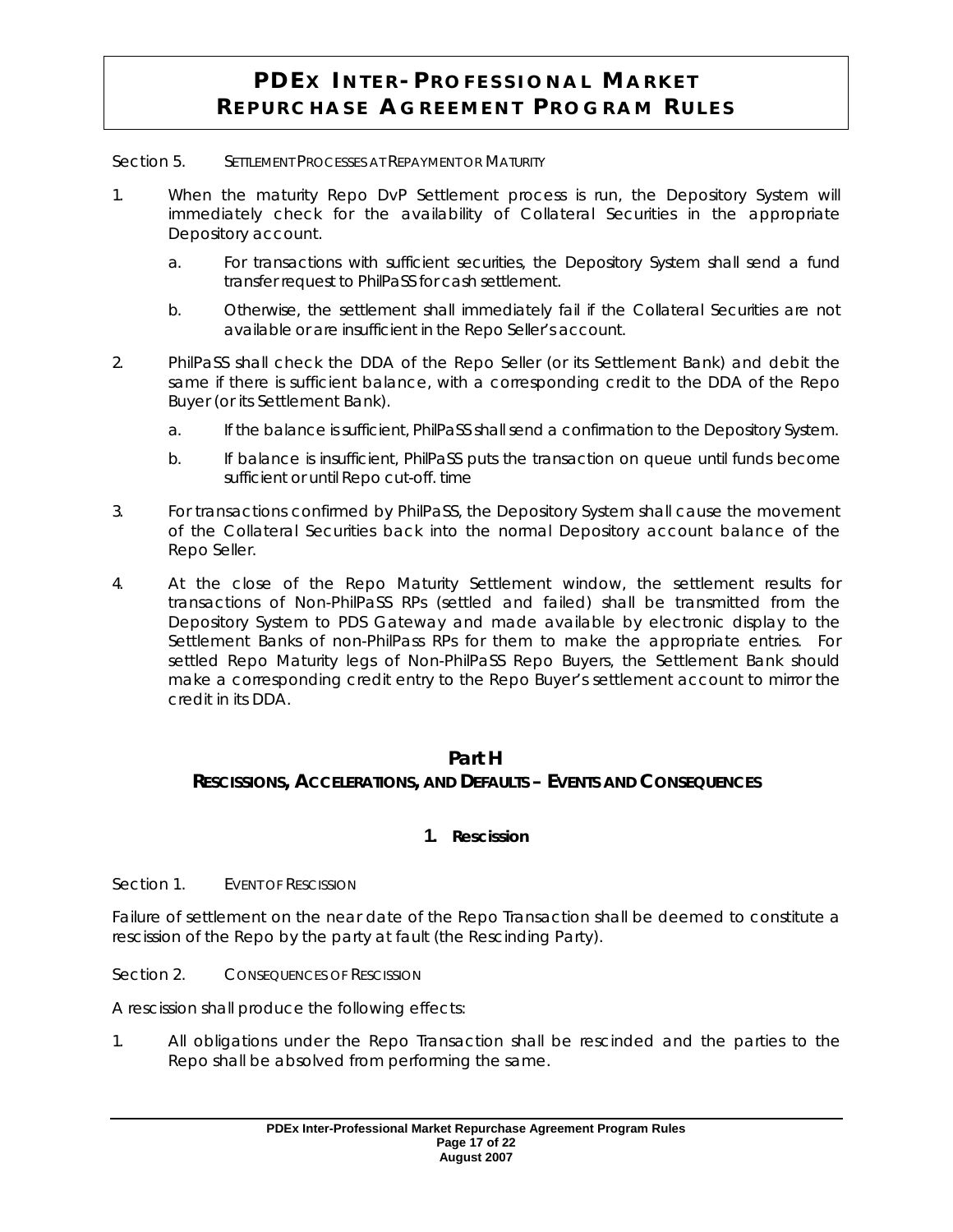- 2. The Rescinding Party shall be liable for the payment of the applicable penalty as prescribed by PDEx and made known to the Repo Participants.
- 3. Habitual rescission may give ground for involuntary termination of the Rescinding Party.

## **2. Acceleration**

#### Section 1. EVENTS OF ACCELERATION

The following events, if occurring prior to the Repo Maturity Date shall give rise to the Repo Buyer's right to accelerate the obligation, and the day following the occurrence of such events shall consequently become the Maturity Date of the Repo, on which repayment shall be required to be made:

- 1. Failure of the Repo Seller to respond to a Margin Call in the time agreed
- 2. An act of insolvency shall have occurred with respect to the Repo Seller
- 3. Any representation of the Repo Seller becomes untrue
- 4. Except for settlement failure on the near leg, failure of the Repo Seller to perform its other obligations under the Repo and not remedying such failure within the curing period prescribed
- 5. Any other event occurs that may prevent the Repo Seller from fulfilling its obligations under the Repo (e.g., loss of underlying PDEx or regulatory license/registration)
- 6. Non-payment of a Repo by the Repo Seller, where it has more than one Repo outstanding at the time

#### Section 2. CONSEQUENCES OF ACCELERATION

The occurrence of any of the Events of Acceleration shall accelerate the Repo Maturity Date to the Trading Day following the date of the Event of Acceleration. Settlement shall occur in accordance with the rules on Settlement at Maturity.

#### **3. Default**

Section 1. WHAT CONSTITUTES DEFAULT

Any failure by the Repo Seller to perform its repayment obligation on Repo Maturity Date, whether the same is being repaid on an accelerated basis or not, shall constitute a Default on the Repo.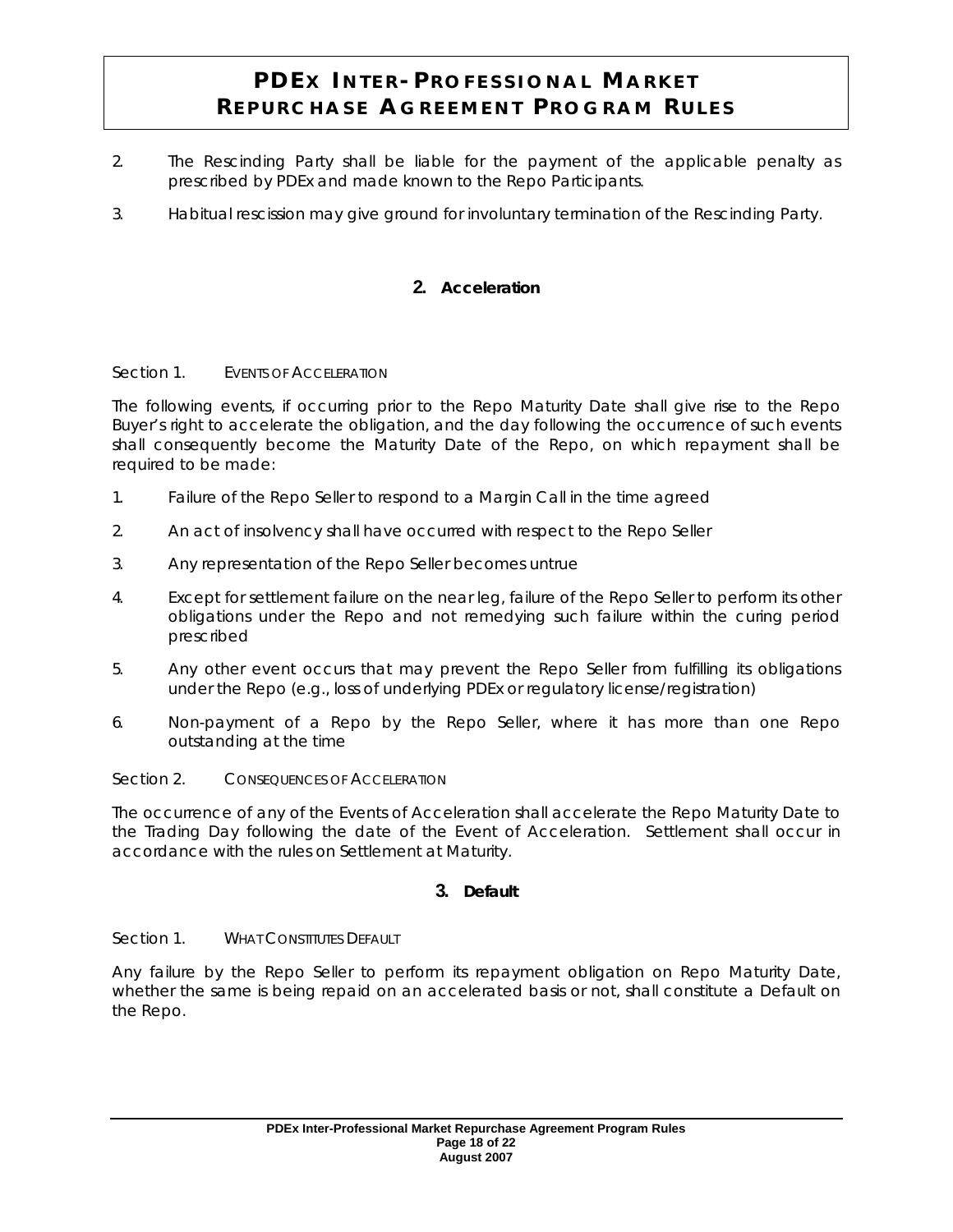Section 2. CONSEQUENCES OF DEFAULT

- 1. Where the Repo Seller has defaulted, the Collateral Management System Operator shall issue a Notice of Default declaring the Repo Seller in Default, and send the same to the Repo Seller and the Repo Buyer.
- 2. Upon issuance of a Notice of Default, the Collateral Management System Operator shall, by virtue of a special power of attorney herein given and granted to the same, cause the liquidation of the Collateral Securities blocked as well as any and all additional margin securities delivered to secure the Repo. Any proceeds from such liquidation shall be delivered in full to the Repo Buyer and the Repo shall be extinguished.
- 3. In addition to the proceeds of liquidation of Collateral Securities, the Repo Buyer shall be entitled to a penalty fee as prescribed by PDEx and made known to the Repo Trading Participants.

### **Part I COMPLIANCE REQUIREMENTS**

Section 1. RECORDKEEPING AND REPORTING.

Repo Sellers and Repo Buyers shall keep and maintain proper records of their Repo Transactions, including:

- 1. Repo ledgers and other books of accounts
- 2. Repo Transaction Records for each Repo transaction
- Section 2. **TRANSACTION DETAILS REQUIRED TO BE RECORDED**

For every Repo transacted on PDEx, the following details shall be recorded, whether in an appropriate Repo ledger or other Transaction Records:

- 1. General Repo Trade Reference Data
	- a. Repo Trade Date
	- b. Repo Trade Time
	- c. Repo Trade Number
	- d. Repo Action
	- e. Repo Counterparty
- 2. Repo Collateral Security
	- a. Series Name
	- b. ISIN
	- c. Face Value
	- d. Sec. Maturity Date
	- e. Coupon
	- f. YTM
	- g. Clean Price
	- h. Clean Price After Tax
	- i. Accrued Interest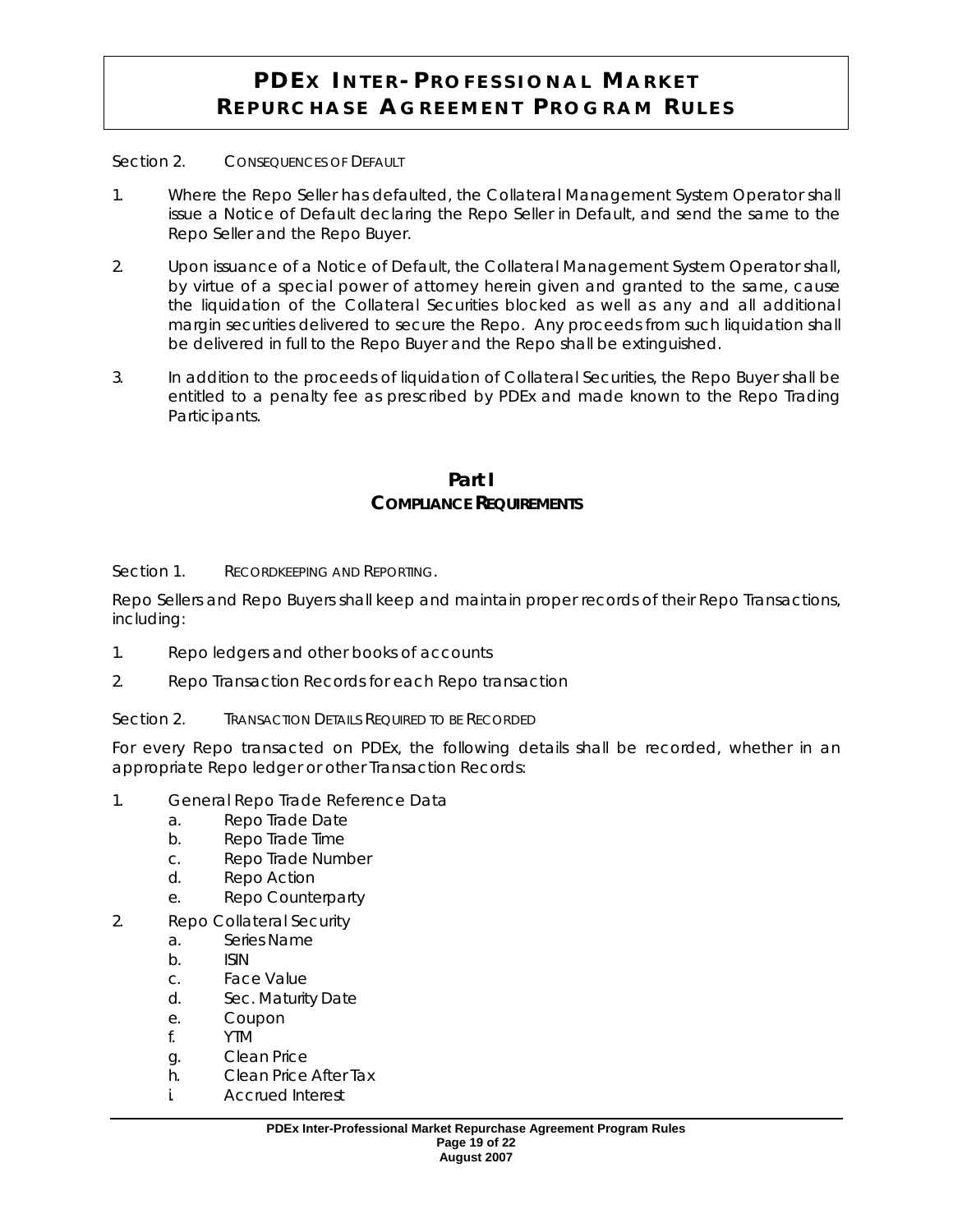- j. Net Accrued Interest (NAI)
- k. Market Price of Security (CPAT plus NAI)
- l. Haircut
- m. Collateral Price of Security (Repo Amount)
- 3. Repo Details
	- a. REPO Amount
	- b. REPO Tenor
	- c. Near Date (Tod or Tom)
	- d. REPO Maturity Date
	- e. REPO Rate
	- f. Repo Interest
	- g. Repo Interest (Income Tax)
	- h. Repo Net Interest
	- i. Repo Maturity Amount
- 4. Other remarkable details in respect of the Repo, such as prepayments, defaults, failures, etc.

Section 3. COMMENCEMENT OF INVESTIGATION

- 1. PDEx, through its Compliance and Surveillance Department (CSD) shall investigate Repo Participants and their personnel based on complaints, findings or unusual borrowing or lending activities.
- 2. Any matter referred to the CSD for investigation or examination should be in writing addressed to the CSD stating the reason or nature of the complaint or referral. The CSD shall not be obliged to entertain or give due course to anonymous complaints or referrals.
- Section 4. PDEX POWERS DURING AN INVESTIGATION

PDEx shall have the power in any investigation to do any of the following acts:

- 1. Require the immediate production by a Repo Seller or Repo Buyer of accurate information about its business and transactions (including transactions that are not on PDEx) in a format, electronic or otherwise, specified by PDEx;
- 2. Require the immediate production by a Repo Seller or Repo Buyer of documents (which, for the purposes of these Rules, shall include anything in which information of any description is recorded) in the Repo Seller's or Repo Buyer's possession, custody, power or control;
- 3. Interview any employee or agent (or any employee of such agent) of a Repo Seller or Repo Buyer and require such person to answer questions and provide explanations and/or require answers and explanations from the Repo Seller or Repo Buyer, and record such answers and explanations in such format as is deemed appropriate and desirable;
- 4. Require the attendance, upon reasonable notice, of any employee or agent (or any employee of such agent) of a Repo Seller or Repo Buyer at a specified date, time and place, to answer questions, provide explanations and/or give evidence and require the Repo Seller or Repo Buyer to procure such attendance;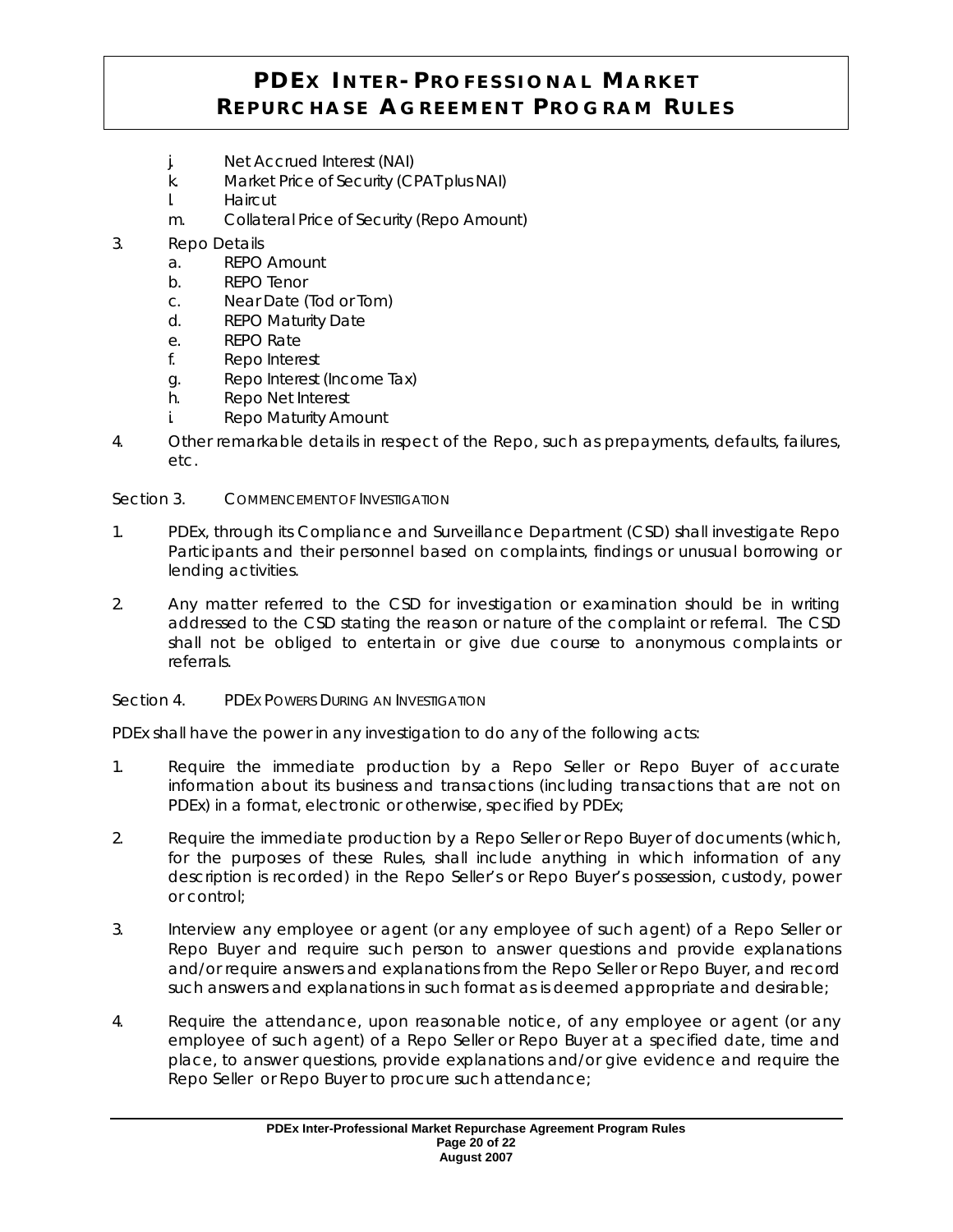- 5. Require the provision of information relating to any person who is to be, is or has been an employee or agent (or any employee of such agent) of the Repo Seller or Repo Buyer or engaged in its business; and
- 6. Send any authorized representative to a Repo Seller's or Repo Buyer's offices at any time, for the purpose of inspections and investigations and to ensure compliance with these rules.

Section 5. DUTY AND RESPONSIBILITY OF REPO SELLER OR REPO BUYER AND PERSONNEL ON INVESTIGATIONS

- 1. It shall be the duty and responsibility of the Repo Seller or Repo Buyer and their personnel to comply with the orders of the PDEx for the purpose of obtaining information about any matter which it considers may relate to these Program Rules or to the integrity of the PDEx' markets.
- 2. Repo Sellers or Repo Buyers and their directors, officers, employees and their agents shall exhibit utmost professionalism in dealing with CSD or PDEx.
- 3. Every Repo Seller or Repo Buyer and personnel under investigation shall not unduly influence any member of the CSD, its staff, or PDEx.

Section 6. CONFIDENTIALITY OF INVESTIGATION AND INFORMATION GATHERED THROUGH INVESTIGATION

Unless required by law or the relevant authorities, the CSD shall not disclose to third persons any information, which CSD receives, gathers or otherwise acquires in the course of its investigation and resolution of the case.